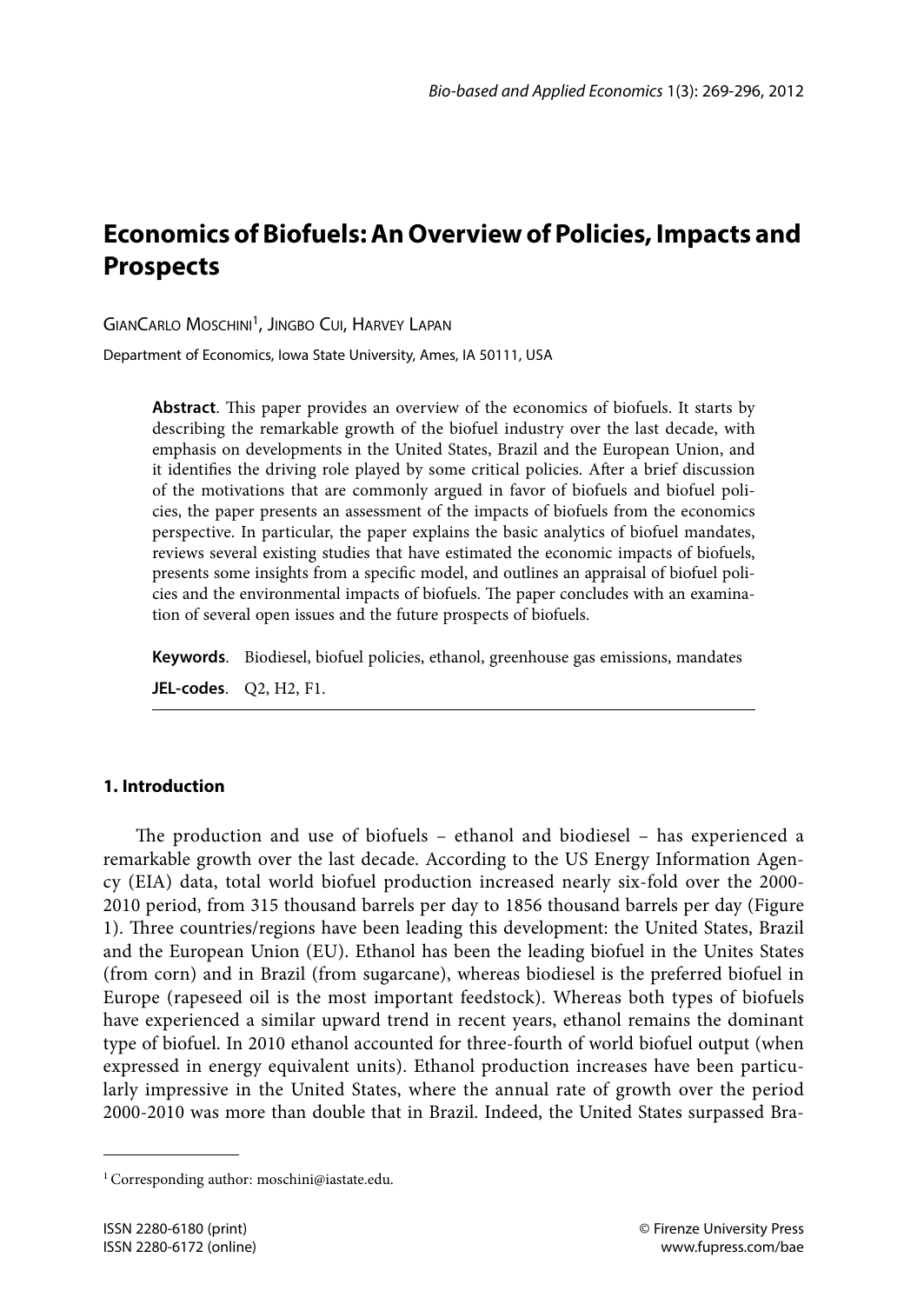

**Figure 1.** World production of biofuels (thousand barrels per day). Panel A: ethanol; Panel B: biodiesel

zil as the world's largest ethanol producer in 2006, and by 2010 it produced 57.1% of world's ethanol output.

Whereas the development of this industry draws on roots established long ago, especially in Brazil, its recent boom has been heavily influenced by critical policies that are promoting the production and consumption of biorenewables in general, and biofuels in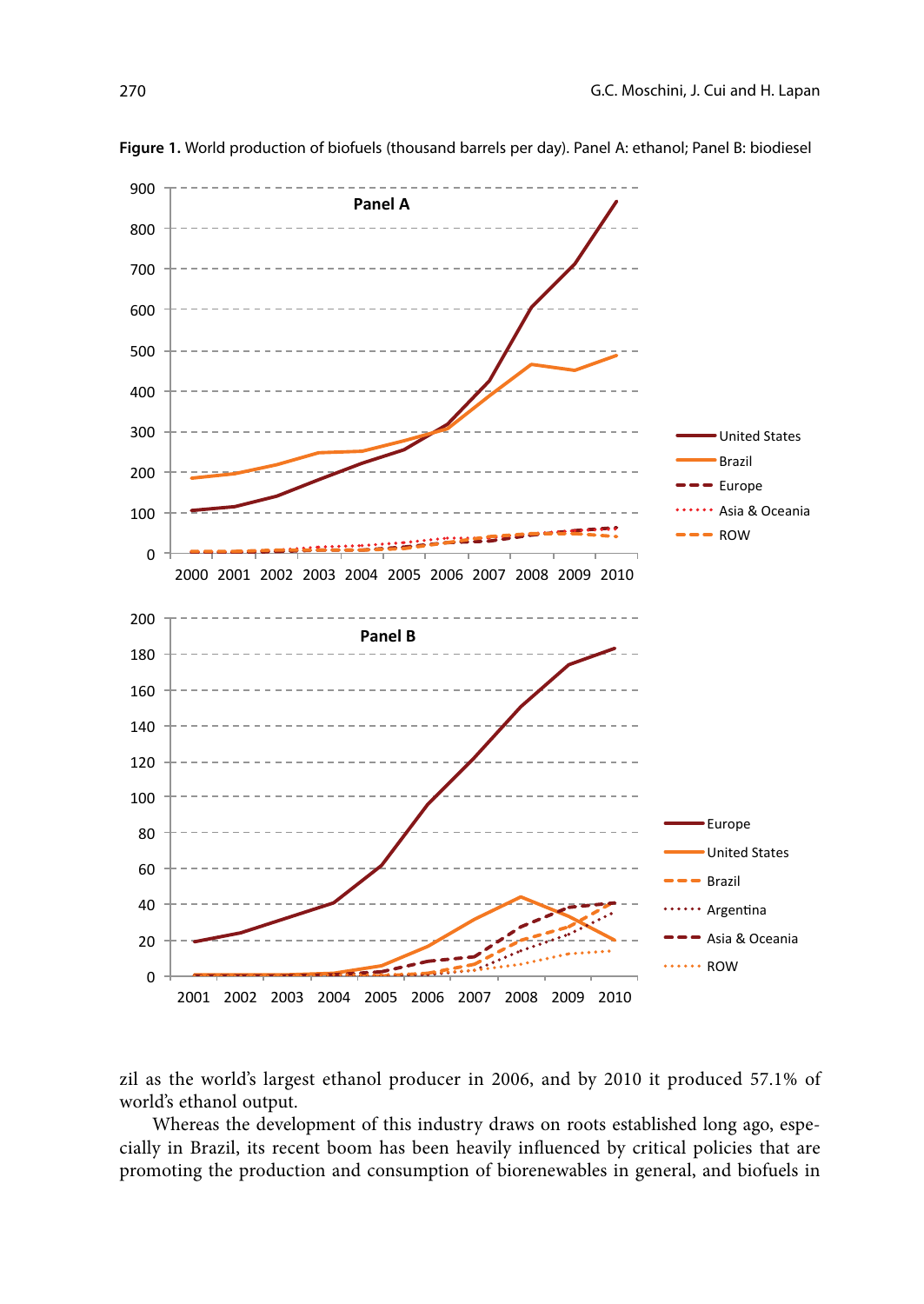particular. The rapid developments that have affected biofuel policies and biofuel industries have generated considerable debate, and a number of unresolved issues remain. The purpose of this paper is to provide a brief introduction to economic analyses of biofuels. Needless to say, a comprehensive assessment of models and results in this setting goes beyond the scope of this paper, is probably premature at the current state of knowledge, and will therefore not be attempted. We start with a cursory review of the salient attributes of the biofuel industry growth, with emphasis on the policy drivers. Given the primary importance of ethanol in the current biofuel industry, and the dominant role assumed by the United States in ethanol production, our presentation privileges US issues and policies, although some context is given for the other major players (Brazil and the EU). This is followed by a discussion of the main economic questions that arise in the context of biofuels. Specific attention is given to the basic analytics of biofuel mandates, the review of several existing studies that have estimated the market impacts of biofuels, the insights from a specific model, and an appraisal of biofuel policies and the environmental impacts of biofuels. The paper concludes with an examination of several open issues and the future prospects of biofuels.

### **2. Boom of an industry**

A number of countries have experienced recent rapid increases in both supply and demand of biofuels, but the US ethanol sector stands out for the rate of growth experienced in the last decade, which has made the United States the leading producer of biofuels worldwide. In the United States ethanol has been produced from corn for more than three decades. The production trend depicted in Figure 2 shows a slow albeit steady growth up to the beginning of the new millennium, and a markedly increased growth rate over the last decade. In 2011 ethanol output reached 13.9 billion gallons, an 80-fold increase relative to the 1980 level. Throughout this period, a few federal policies have played a key role in the development of this industry (Tyner, 2008). An initial stimulus came from the \$0.40/gallon subsidy (technically, an excise tax exemption) established by the Energy Tax Act of 1978. In various forms, the federal subsidy was active until it was allowed to expire at the end of 2011. It increased early on to reach \$0.60/gallon with the Tax Reform Act of 1984, but has been gradually adjusted downward since 1990. The subsidy (by then a blender tax credit) was last decreased to \$0.45/gallon as of January 2009, and it was finally phased out at the end of December 2011. The desire to keep the subsidy for domestic production only motivated the introduction of a \$0.54/gallon duty on ethanol imports (to supplement the out-of-quota bound ad valorem import tariff of 2.5%). This specific import duty also expired at the end of 2011. Many other federal (Yacobucci, 2012) and state programs exist that provide biofuel incentives.

Whereas the federal subsidy undoubtedly supported the earlier growth of the US ethanol industry, environmentally-led regulations also played an important role. In particular, the 1990 amendments to the Clean Air Act introduced a 2% oxygen requirement for gasoline (Duffield and Collins, 2006). As concerns eventually arose as to the groundwater contamination potential of methyl tertiary butyl ether (MTBE), an early favorite oxygenate gasoline additive and octane enhancer, and following bans by some states (led by California), the gasoline refining industry began phasing out MTBE in the early 2000s. Etha-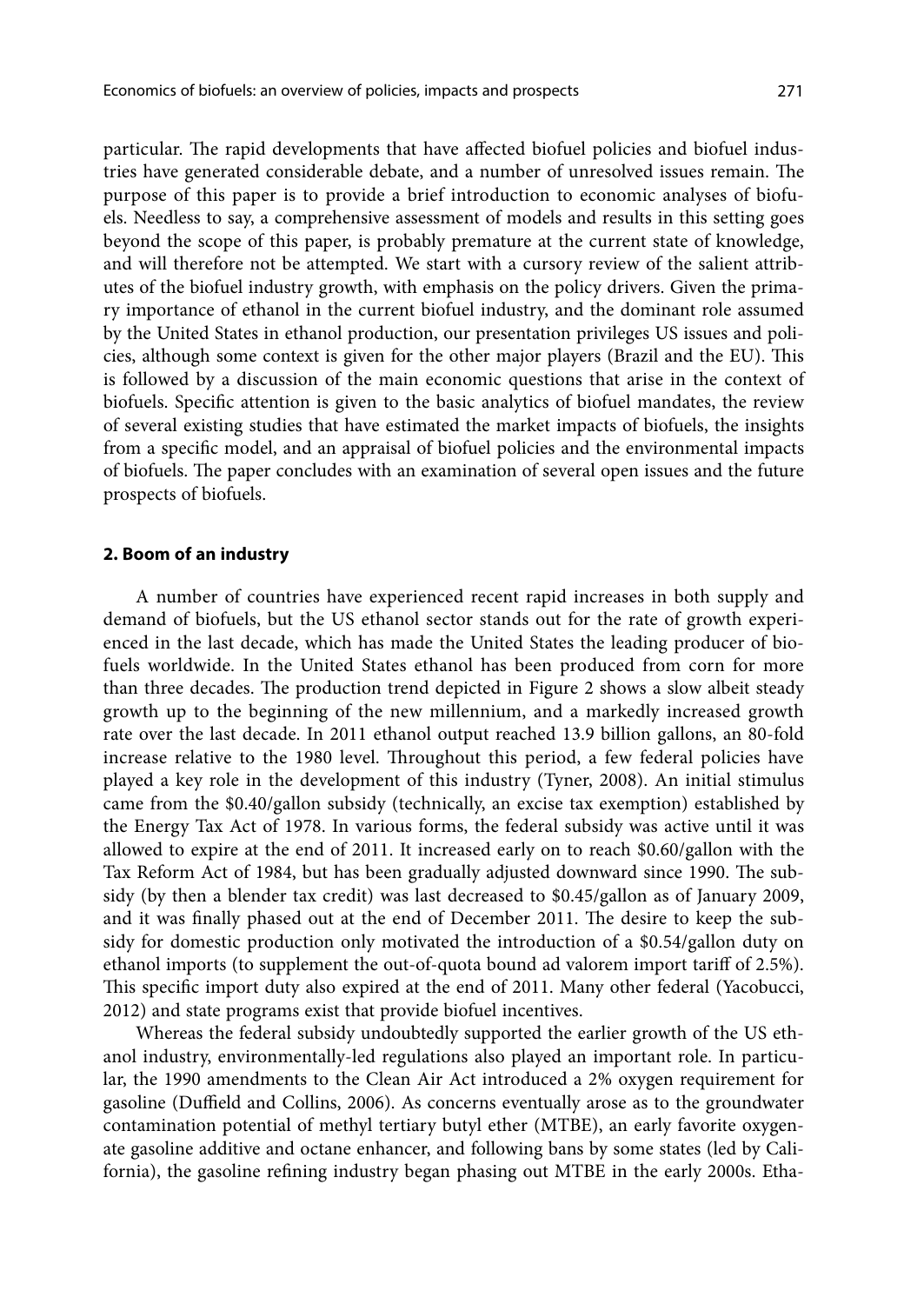

**Figure 2.** Evolution of the US Ethanol Industry

Note: MTBE quantity expressed in ethanol energy units.

nol emerged as the most viable oxygenate substitute for MTBE, which fostered a valuable market niche for ethanol as a key gasoline additive.<sup>2</sup>

### *2.1. The US Renewable Fuel Standard*

A major change in the policy context for US biofuels in general, and for ethanol in particular, was affected by the Energy Policy Act of 2005 which first introduced a Renewable Fuel Standard (RFS). The law established quantitative mandates for the minimum amount of biofuel to be included in the US transportation fuel. These quantitative mandates were expanded considerably by the Energy Independence and Security Act (EISA) of 2007 (Schneff and Yacobucci, 2012). The current RFS, after EISA, envisions the total amount of biofuel to increase to 36 billion gallons by 2022. To qualify as "renewable" for the purpose of the RFS, biofuels must achieve at least a 20% reduction in greenhouse gas (GHG) emissions, relative to the conventional fuel it replaces, based on a lifecycle analysis. The US Environmental Protection Agency (EPA) has determined that most biofuels (including corn-based ethanol) meet this carbon reduction require-

<sup>2</sup> MTBE was completely phased out in 2007, after achieving a maximum use of about 3.3 billion gallons (of gasoline equivalent) per year over the period 1999-2002. Owing to ethanol's lower energy content, to replace that amount of MTBE would require about 4.7 billion gallons of ethanol.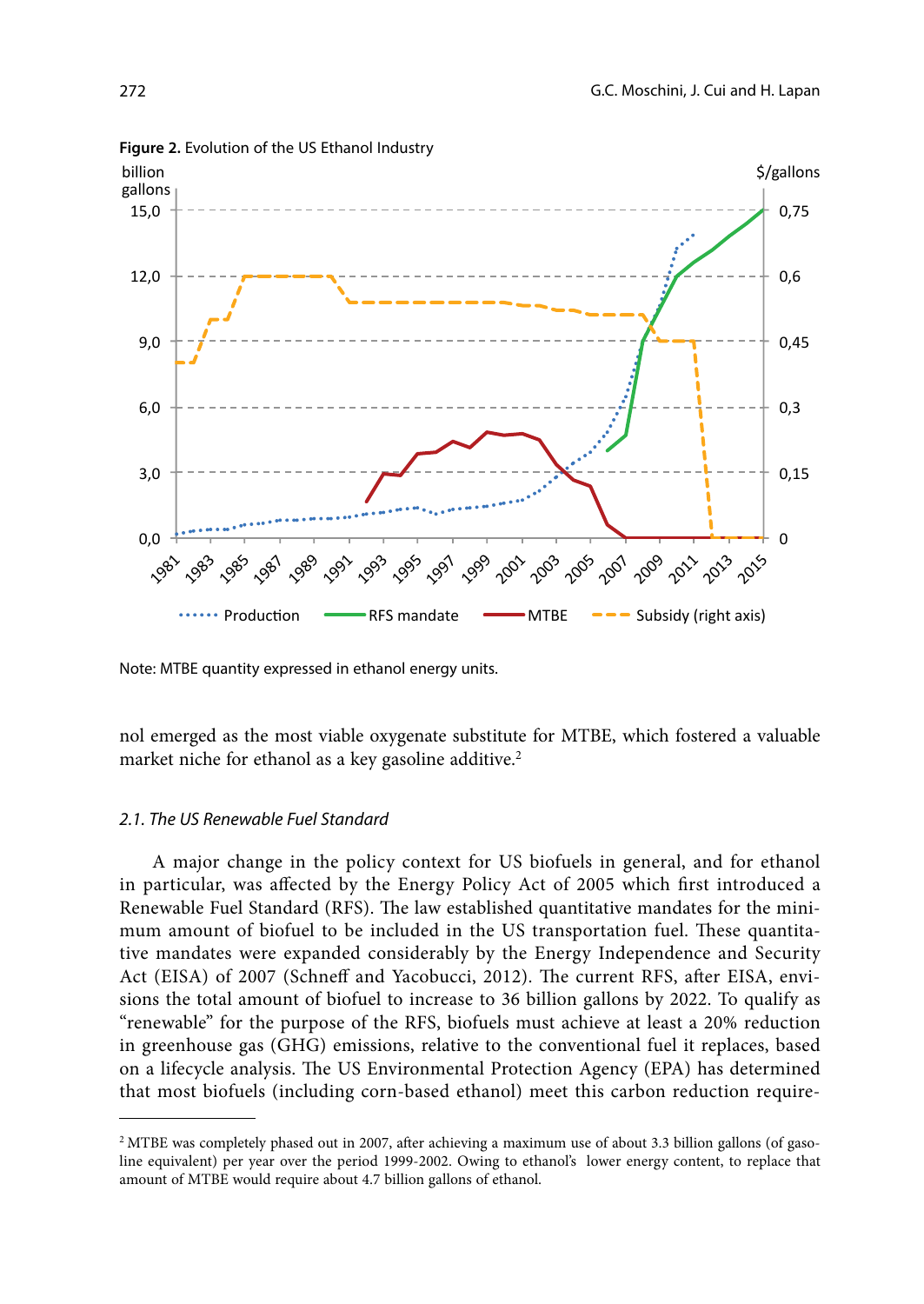ment. Furthermore, EISA specifies a number of nested requirements as to how the overall biofuel mandate is to be achieved. First, the largest category is that of "advanced biofuels," which are defined as biofuels that achieve at least a 50% GHG emission reduction. This category, from which corn-based ethanol is excluded, encompasses a variety of biofuels, including sugarcane ethanol and biodiesel, and it is supposed to grow to 21 billion gallons by 2012. A portion of the advanced biofuel mandate is reserved for biodiesel, which is to achieve 1 billion gallons from 2012 onward. The largest portion of the advanced biofuel mandate is reserved for cellulosic biofuels, identified as reaching a GHG emission reduction of 60%, which is envisioned to grow to 16 billion gallons by 2022. From all this it follows that corn-based ethanol is implicitly capped to a maximum of 15 billion gallons (from 2015 onward). Also, a portion of the advanced biofuel mandate is unspecified and can be met by a variety of biofuels (including sugarcane ethanol, biodiesel and cellulosic biofuels). This unspecified portion of the advanced biofuel mandate is to grow to 4 billion gallons by 2012.

The EPA is responsible for implementing the RFS. To do so, prior to each year the EPA estimates the total volume of transportation fuel expected to be used. Based on that, it computes the blending percentage obligations (the "standards") that are needed to meet the quantitative requirements of the RFS. For the current 2012 year, these standards require a total blending ratio of 9.23% for total renewable fuel, with corn-based ethanol accounting for as much as 7.104% of the expected consumption of transportation fuel (Schneff and Yacobucci, 2012). This RFS percentage is then used to determine the individual renewable volume obligations (RVOs) that pertain to "obligated parties" (e.g., blenders and fuel refiners). To enforce such quantitative obligations the EPA has developed a Renewable Identification Number (RIN) system.3

The EPA has authority to waive specific RFS requirements under certain conditions. It has now used this authority repeatedly for cellulosic biofuel, the mandated quantity of which has been reduced owing to the lack of sufficient commercial capacity for its production. Indeed, the mandate for cellulosic biofuel is emerging as a very controversial feature of the RFS, as many question whether the ambitious cellulosic biofuel mandates are actually feasible. The fact that the EPA has drastically reduced the cellulosic biofuel mandate for the first three years of its implementation is significant. For example, EISA originally envisioned 500 million gallons of cellulosic biofuels for 2012, but the EPA has reduced this year's requirement to 8.65 million gallons.

It is apparent that the current size of the US ethanol industry owes much to the quantitative mandates of the RFS. The change in rate of expansion of the industry in the mid-2000s was concomitant with the expectation of such mandates, formalized in 2005 (Figure 1). The RFS provided a floor for the size of the market, and the announced schedule of increases of this mandatory market for ethanol provided a secure environment for the construction of new ethanol plants. As Figure 3 shows, the expansion of the industry capacity not only mirrors the schedule of mandated production, but it also shows that the

<sup>&</sup>lt;sup>3</sup> RINs are identifiers assigned to ethanol batches at production and must follow such ethanol through the marketing chain. RINs are "separated" from ethanol only when the latter is blended with gasoline, and can then be used by obligated parties to show compliance with their volume obligations. Blenders can meet the RIN requirement by buying a sufficient amount of ethanol to satisfy their RVOs or, alternatively, by buying RINs from other obligated parties who are using more ethanol than what they are mandated (McPhail, Westcott and Lutman, 2011).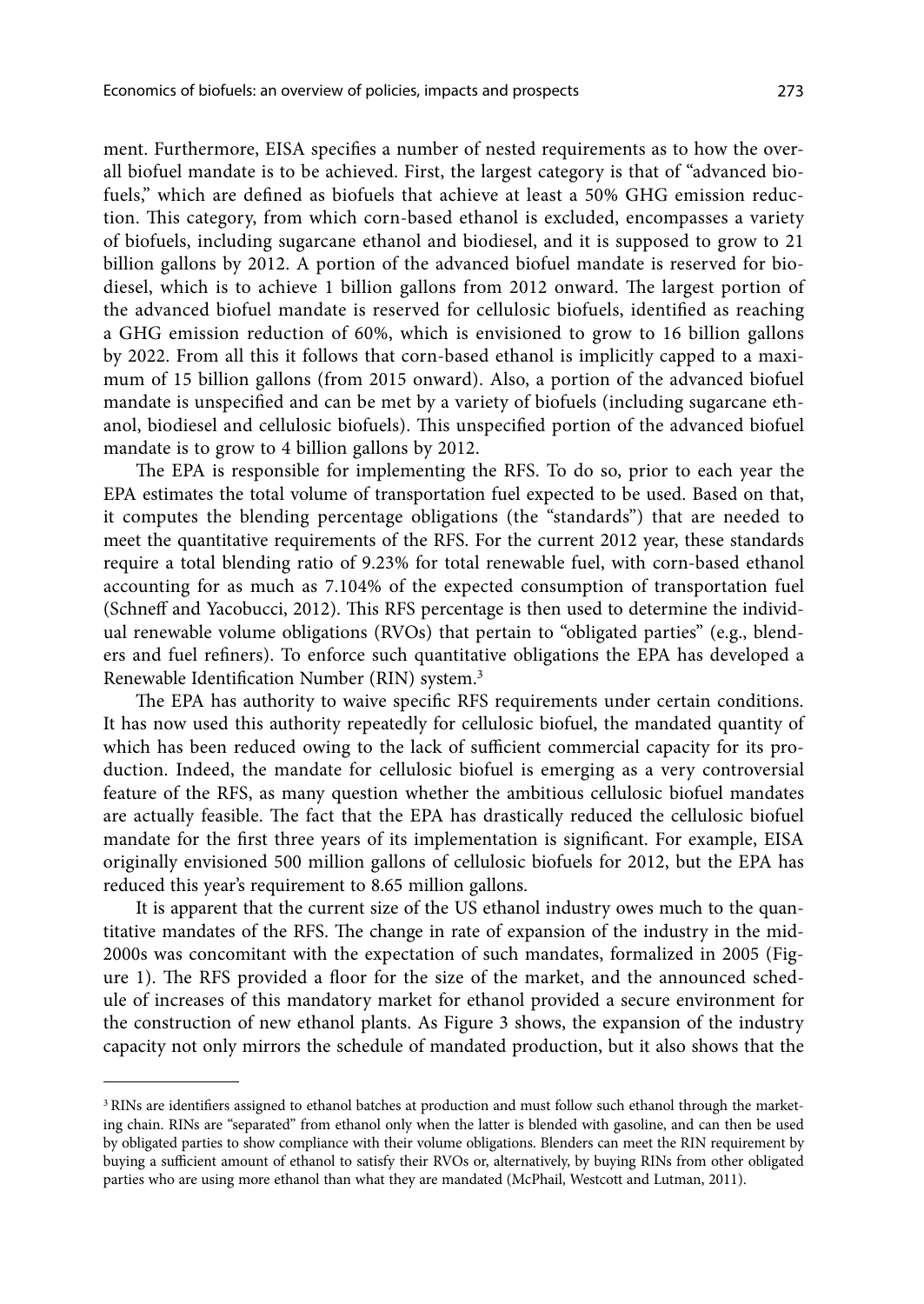

#### **Figure 3.** Growth of the US Ethanol Industry: capacity expansion

total plant capacity is converging to the maximum of the RFS mandate for corn-based ethanol (to 15 billion gallons by 2015).

An unresolved issue concerning the prospects for the ethanol industry is the socalled "blend wall." This concept refers to the possible limit posed on the use of ethanol in transportation fuel that arises because of regulations and current infrastructure. Ethanol is blended with gasoline to be used as fuel, and most ethanol is used as a 10% component of gasoline, the so-called E10 gasoline blend available at retail refueling stations. The EPA has actually recently approved use of blends up to 15% for vehicles produced in 2001 or later, but the so-called E15 blend is not yet being marketed pending the resolution of a number of practical issues. A higher-ethanol blend that can contain from 51% to 83% ethanol, the so-called E85 fuel, can be used by flexible-fuel vehicles. But the limited size of the flex-fuel vehicle fleet (about 3% of all US vehicles), the comparative scarcity of E85 pumps at refueling stations, and the apparent lack of price competitiveness of E85 fuel,<sup>4</sup> are currently seriously limiting the effectiveness of this avenue for biofuel use expansion (Celebi *et al.*, 2010). Finished motor gasoline consumption in the United States was estimated by the EIA to be 8.736 million barrels per day in 2011 (about 134 billion gallons for the year), down about 6% from the pre-recession consumption level of 2007. Given that the penetration rate of ethanol in gasoline consumption is thus effec-

<sup>4</sup> Because ethanol contains only about 70% of the energy of standard gasoline, E85 should sell at a substantial discount relative to gasoline or E10, which does not appear to be the case (DOE, 2012).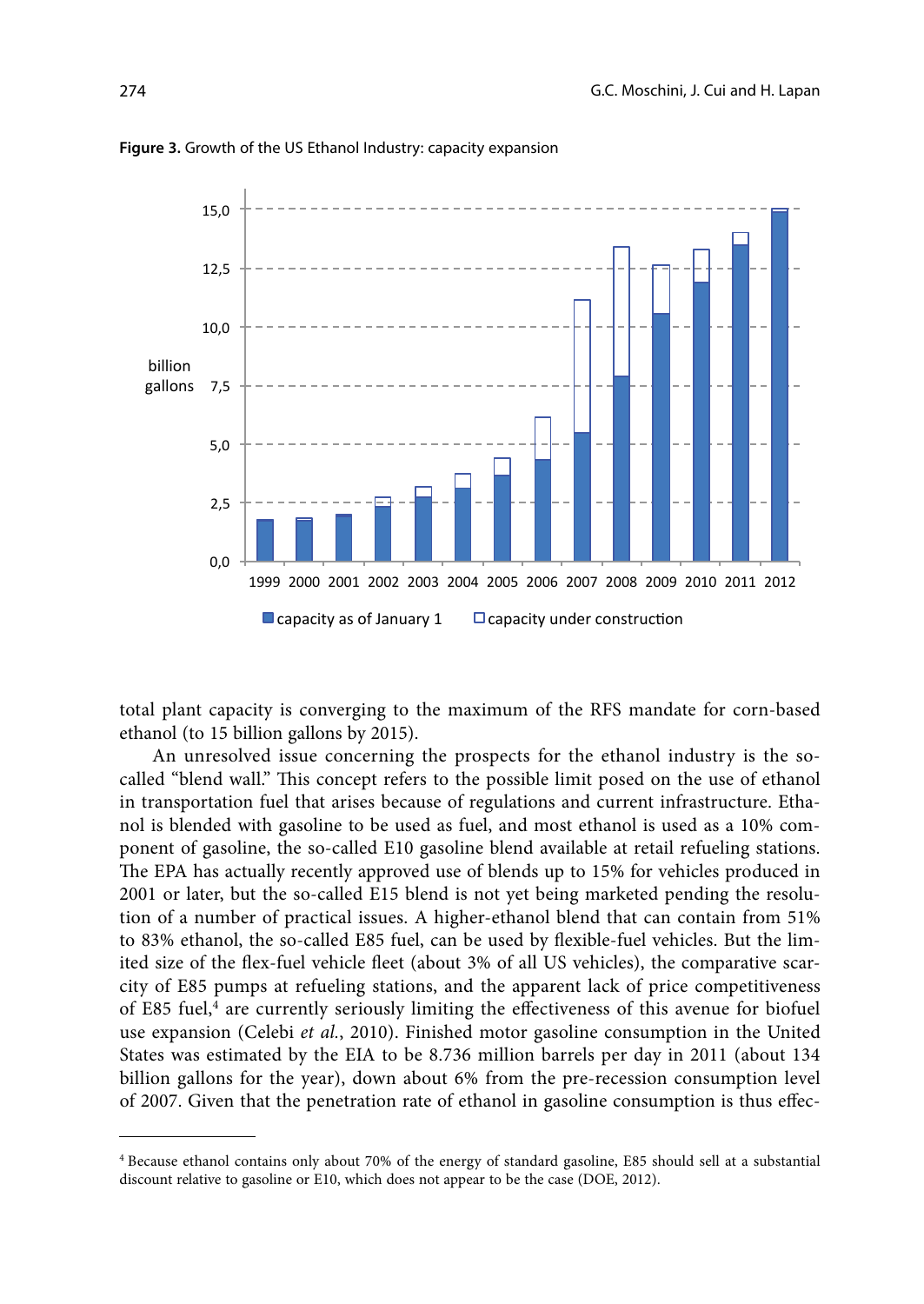tively capped at 10%, at current fuel consumption levels the blend wall is therefore at about 13.4 billion gallons of ethanol.

### *2.2. Biofuels and biofuel policies in Brazil and the European Union*

Outside of the United States, the most significant developments for biofuels have happened in Brazil and the EU. Brazil was for the longest time the world's leader in biofuel production. Significant investments in this sector began with the establishment in 1975 of Proalcool, the Brazilian ethanol program to promote domestic energy production as a response to the oil price boom of the 1970s. Public support through various programs, including price controls, subsidized credit and lower taxes for ethanol-powered vehicles, played an important role initially, but price controls were phased out in 1999 (Martines-Filho, Burnquist and Vian, 2006; Miranda, Swinbank and Yano, 2011). Brazilian ethanol is efficiently produced from sugarcane. Most plants produce both sugar and ethanol (with some discretion on the mix of output), and can be energy self-sufficient when bagasse (crushed sugarcane stalks) is used to generate heat and electricity (Valdez, 2011). Two types of ethanol are produced and marketed: hydrous ethanol (a stand-alone fuel for dedicated engines) and anhydrous ethanol (to be blended with gasoline). Brazilian ethanol production has grown steadily, to about 7.4 billion gallons in 2010, although Brazil was overtaken by the United States as the world's largest producer in 2006.

The usefulness of dedicated-engine vehicles was severely tested in the late 1980s when hydrous ethanol suffered widespread shortages (a supply crisis brought about by the competitive pressure of cheap oil). Flexible-fuel vehicles, introduced in 2003 and currently accounting for the vast majority of new vehicles sold in Brazil, marked the beginning of renewed consumer interest in ethanol as transportation fuel. It also allows the government to influence ethanol consumption by means of mandatory blending percentage of anhydrous ethanol with gasoline. The current mandate specifies the range of 18% to 25% (the lower end of this range was revised down from 20% in 2011 to deal with tight ethanol availability). Ethanol continues to benefit from various credit subsidies, and from preferential tax treatment at both federal and state levels. Ethanol also enjoys a 20% import tariff, which was temporarily suspended in 2010 and 2011 (USDA, 2011b). Brazil's support for biodiesel, produced mostly from soybeans, is more recent. There is a biodiesel mandate for blending with diesel fuel, currently set at 5%, and a biodiesel import tariff of 14%.

In the EU the goal of increasing biofuel consumption has been a key ingredient in the pursuit of the Kyoto GHG emission targets. The 5.75% target for the biofuel share of transportation fuel, set in 2003 and to be achieved by 2010, was not mandatory and apparently not very effective. The current overarching ambition, articulated in the 2009 Energy and Climate Change Package, is summarized by the so-called 20/20/20 objective: 20% GHG emission reduction, a 20% increase in energy efficiency, and a 20% share of renewable energy in the EU total energy consumption, all by 2020 (Dixson-Declève, 2012). A part of this EU legislation is the Renewable Energy Directive, which establishes a target of 10% of renewable energy in transportation fuel use (European Union, 2009). Whereas the overall aspiration of the 20/20/20 objective is for the EU in the aggregate, the 10% target of renewable fuel for transportation is mandatory for all EU individual countries, although member states are granted flexibility on instruments and modalities to pursue the target. In order to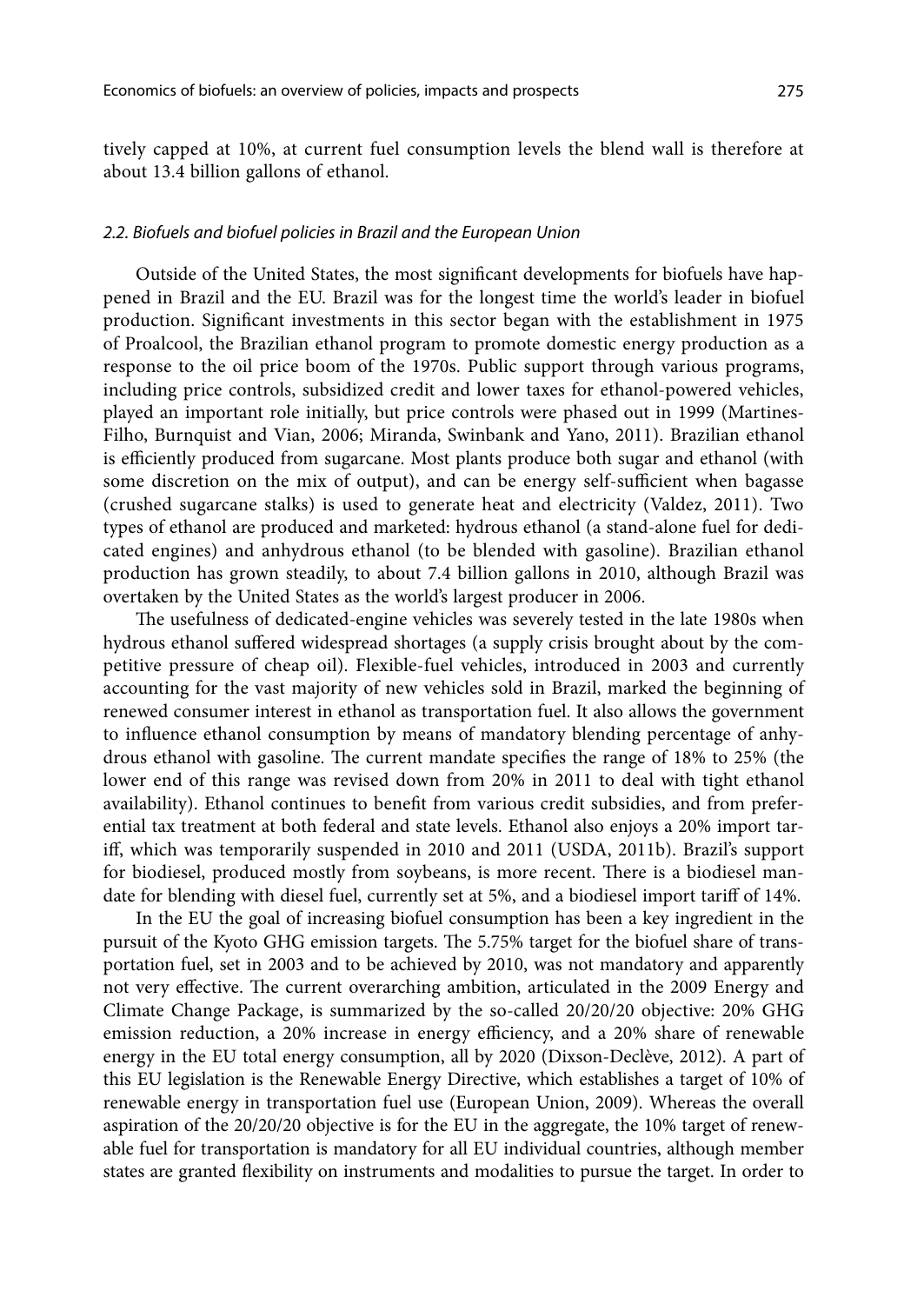count towards the 10% goal, allowable biofuels have to meet certain sustainability criteria (USDA, 2011a). For example, biofuels must achieve a 35% reduction in carbon emissions relative to fossil fuels, a saving that is to increase to 59% in 2017.

The EU biofuel sector has experienced rapid growth over the last decade. Biodiesel production in the EU relies on a variety of feedstock, the most important of which is rapeseed oil (more than half of the total). Biodiesel production increased steadily from 1,065 MT in 2002 to 9,570 MT in 2010. But, according to the European Biodiesel Board, in 2011 the EU domestic production of biodiesel is expected to decline. Of some note is the fact that the EU biodiesel capacity utilization has been low in recent years (about 44% in 2010 and 2011). Ethanol production has also expanded, from 292 million liters in 2000 to 3,703 million liters in 2009. The favorite feedstock for ethanol production in the EU is sugar beet, but wheat, corn, rye and barley are also being used (USDA, 2011a). As noted, biofuel imports are more important for the EU than for the United States or Brazil. The import tariff for biodiesel is 6.5%, but it is considerably higher for ethanol: euro 102 per thousand liters for denatured ethanol and euro 192 per thousand liters for undenatured ethanol.5 Apparently, most EU member states permit only use of undenatured ethanol for blending, thereby implicitly enforcing the higher tariff rate (USDA 2011a).

### **3. Why biofuels and biofuel policies?**

Three reasons are routinely cited to rationalize biofuel production and biofuel support policies: energy security, environmental impacts, and support for agriculture and rural development. Whereas fossil fuels have emerged as the dominant supply of energy since the industrial revolution, efforts to find other sources of energy have a long history. A major motivation is the fact that the stock of fossil fuels is fixed (although its size is uncertain) and we will therefore approach depletion at some point in the future.<sup>6</sup> This consideration implies that fossil fuel prices should be expected to rise over time, on average, as per the insight of Hotelling's (1931) seminal contribution, although the outlook for the intermediate run suggests price levels well below recent record-high spikes (Smith, 2009). Alternative energy sources should, therefore, become competitive as time goes by. The global concern about the scarcity of oil is further heightened at national levels and articulated as an "energy security" issue, a reflection of the anxieties (especially in importing countries) brought about by recurrent shocks, price spikes and the general volatility of the oil market. In the United States, the goal to decrease dependence on foreign energy sources is routinely articulated at the policy level (Council of Economic Advisers, 2008).7

<sup>5</sup> At May 2012 average prices and exchange rates, these tariffs amount to about 22% and 42%, respectively, of the US ethanol price.

<sup>6</sup> When that is likely to happen remains an open question, and indeed non-conventional petroleum sources might turn out to be the most competitive substitutes for conventional oil for many years to come (Aguilera *et al.*, 2009). For example, a major recent development in the United States is the drastic decline in the price of natural gas (at a 10-year low in February 2012, a mere 23.8% of the price level in October 2005), which is attributed to the shale gas boom enabled by the (controversial) use of modern hydraulic fracturing (fracking) technology.

<sup>7</sup> Petroleum accounts for the largest share of US energy sources (37% in 2010 according to the EIA), and only about one third of it is domestically produced.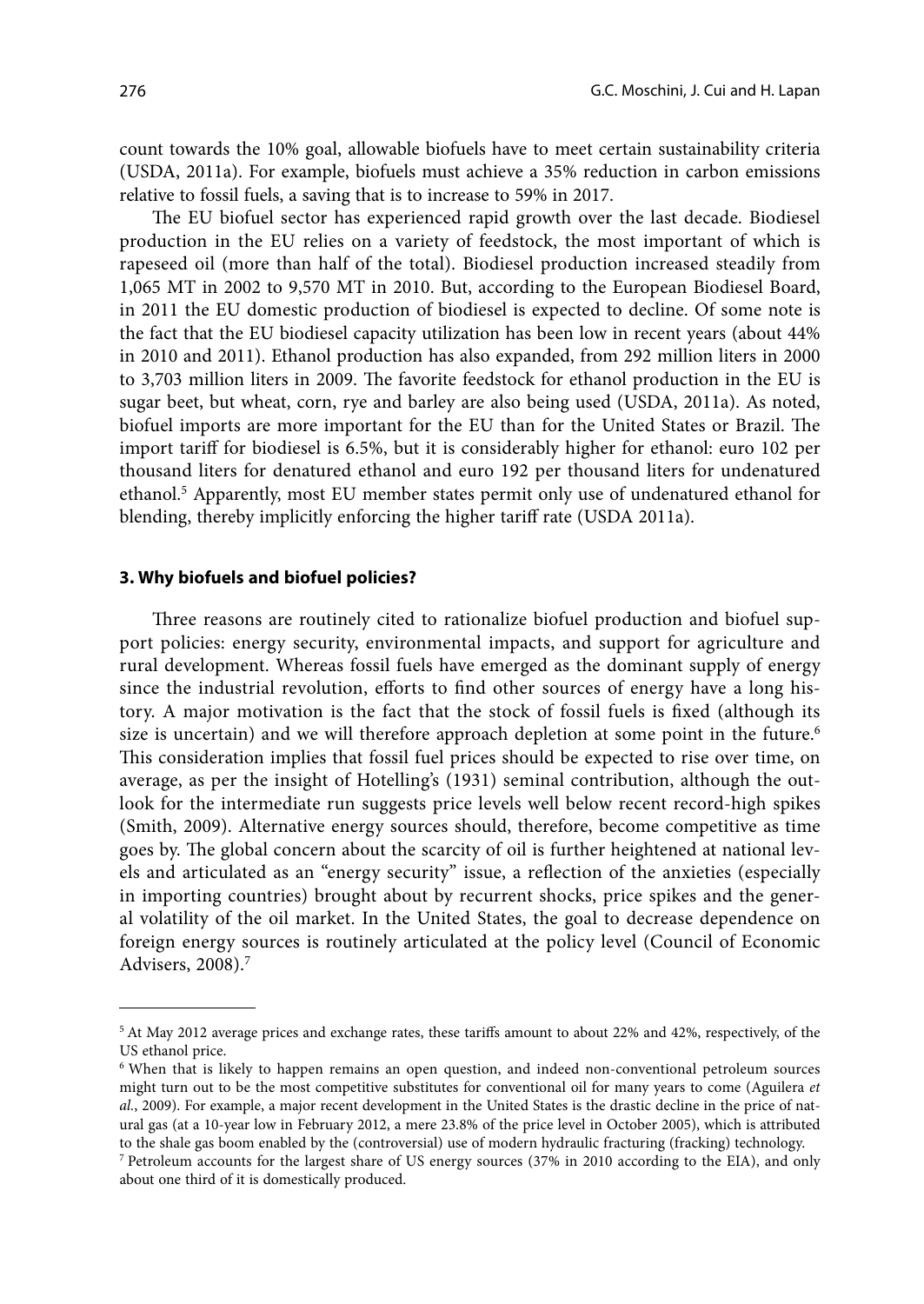What makes biofuels potentially very attractive among alternatives to fossil fuels is the fact that they are renewable, and they are liquid. Similar to other renewable sources (e.g., electricity from hydro or wind), not only do they overcome the exhaustible nature of fossil fuels, but also hold the promise of mitigating GHG emissions. Despite the fact that burning biofuels contributes to carbon emissions, just like burning gasoline, the carbon emitted is (at least partly) simply recycled (having been absorbed from the atmosphere by the feedstock used to produce biofuels). This environmental impact, and its potential benefits in the context of climate change concerns, was much touted earlier on as a justification for bioefuel support policies (Rajagopal and Zilberman, 2007), but, as discussed further below, has emerged as a controversial feature. The intermittent nature of many renewable energy production platforms, and the lack of simple ways to store renewable power, continue to be major drawbacks for renewable energy sources (Heal, 2010). Unlike other renewable energy sources, however, biofuels consist of a liquid fuel that can readily be used for transportation, and this fact is of paramount importance in explaining the enthusiasm for biofuels production.

One of the obvious economic impacts of biofuels is to increase the demand for agricultural output, beyond the traditional uses for food and feed. The resulting price effects positively impact incomes and returns in agriculture, and thus biofuels can play a positive role in the longstanding perceived need (especially in developed economies) to support agriculture. In particular, there is interest in the potential of biofuels to help with rural economic development, by spurring investment and employment in rural areas with sluggish economic activity.

The need for biofuel policies, although commonly taken as implied by the foregoing comments on the potential positive attributes of biofuels, from an economic perspective requires a distinct argument. Ultimately, the case must be made that there exist market failures that impede a desirable allocation of resources, and that the policies under consideration actually improve upon the market outcomes that would otherwise prevail.<sup>8</sup> Externalities that affect the environment, quite clearly, should take center stage in this context. In particular, carbon emissions, which are thought to be a primary cause of global climate change, are presumably not optimally priced (despite a panoply of taxes and regulations that affect them), as evidenced by the stated objective of most countries to reduce their level. The pursuit of energy security can similarly be related to a number of possible market failures. Repeated attempts to exercise market power by OPEC constitute *prima facie* evidence that the competitive conditions that may lead to optimal resource allocation are not met. The unequal distribution of oil wealth around the globe, and the nature of oil extraction and exploitation, make this resource prone to political control (Tsui, 2011), which further weakens the efficiency of the market in this setting. A related issue is the rationalization of a portion of national defense expenditures to protect access to foreign oil, which can be sizeable (Delucchi and Murphy, 2008). Ultimately, from a given country's perspective, the national "energy security" argument ascribes benefits to reducing oil imports, which typically also bring about national welfare gains from terms-of-trade effects (Lapan and Moschini, 2012).

<sup>&</sup>lt;sup>8</sup> A somewhat higher standard would require these policies to be at least as effective, vis-à-vis the stated goals, as alternative energy policies that could be implemented instead.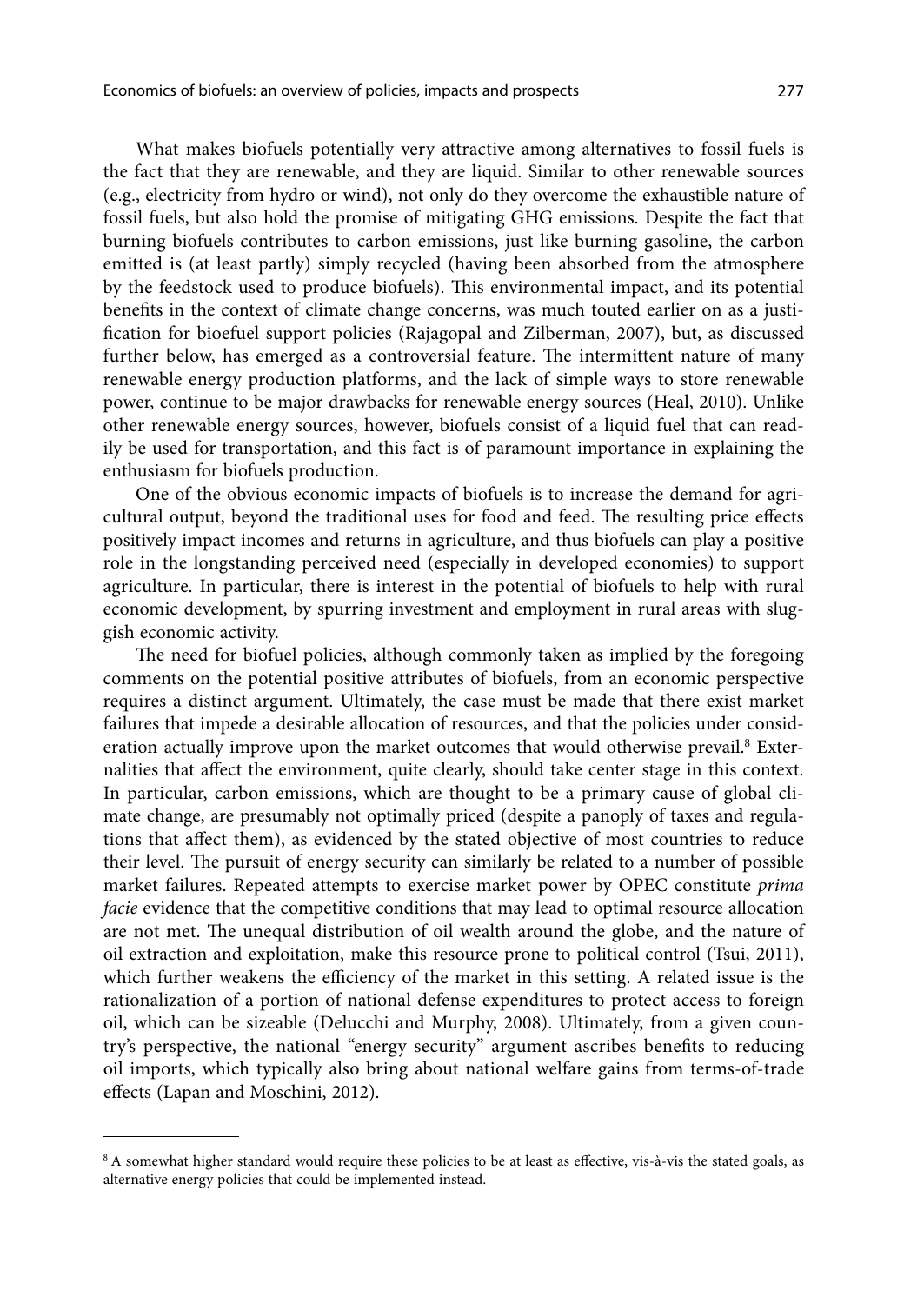#### **4. Assessing the impacts of biofuels**

Considerable work has been done to assess the impacts of biofuels. At its basic level, one of the attributes of the development of biofuels is to affect a fundamental change in the demand for agricultural output. Traditionally, most of the demand for agricultural output has been driven by food demand, either directly or indirectly (e.g., feed used in animal production). At the aggregate (and global) level, the dynamics of agricultural markets has thus been driven by expanding demand stemming from a growing world population and changing diets (towards more animal protein, which require more resources to produce), and by an expanding supply due to productivity increases and some increases in arable land. The recent development of the biofuel industry adds a potentially significant non-food component to total demand.

To illustrate how biofuels might affect agricultural and energy markets, and in view of the fact that mandates are emerging as perhaps the most important policy instrument in this setting, consider the following (extremely stylized) representation of how a biofuel mandate might work. Agricultural output can be used to produce either food or biofuel. Transportation fuel can come from gasoline (obtained from refining oil) and/or biofuel. There is a mandate which specifies that at least a given amount  $x<sub>b</sub>$  of biofuel must be used.<sup>9</sup> Assume further that biofuel and gasoline are obtained in fixed proportion from the agricultural output and oil, respectively, and that there are no other costs in the production of these two products. If the mandate is binding (i.e., without it the market provision of biofuel would be strictly less than  $x<sub>b</sub>$ , then the competitive equilibrium in the agricultural and energy markets can be represented as follows:

| (1) | $S_c(p_c) = D_c(p_c) + x_h / \alpha$                       | (agricultural market equilibrium)             |
|-----|------------------------------------------------------------|-----------------------------------------------|
| (2) | $\beta S_o(p_o) + x_b = D_f(p_f)$                          | (fuel market equilibrium)                     |
| (3) | $\alpha p_h = p_c$                                         | (zero profit condition in biofuel production) |
| (4) | $\beta p_{\varrho} = p_{\varrho}$                          | (zero profit condition in oil refining)       |
| (5) | $p_f \cdot D_f(p_f) = p_e[D_f(p_f) - x_b] + p_b \cdot x_b$ | (zero profit condition in fuel blending)      |

where *S* denotes (upward-sloping) supply functions, *D* denotes (downward-sloping) demand functions,  $p$  denotes prices, and the subscripts are as follows:  $c =$  food,  $f =$  fuel, o = oil, *g* = gasoline and *b* = biofuel. Furthermore, the production coefficient *α* denotes the quantity of biofuel produced by one unit of agricultural output, and the production coefficient  $\beta$  denotes the quantity of gasoline produced by one unit of oil (and units of measurement are presumed adjusted such that gasoline and biofuel have the same energy content and thus are perfect substitutes from the consumers' perspective).

Without biofuel mandates (e.g.,  $x_h = 0$ ), under the maintained assumption that no biofuel would be produced in such a case, the price of transportation fuel is simply the price of gasoline, which is in a constant relation with the price of oil and it is determined by the fuel market equilibrium:  $D_f(p_g) = \beta S_o(\beta p_g)$ . Similarly, the price of food is determined separately in the agricultural market equilibrium:  $D_c(p_c) = S_c(p_c)$ . With a positive

<sup>9</sup> Following Lapan and Moschini (2012), the mandate here is represented in terms of a total quantity. Obviously, the mandate could alternatively be cast as a fraction of fuel consumption, without affecting the conclusions to be discussed.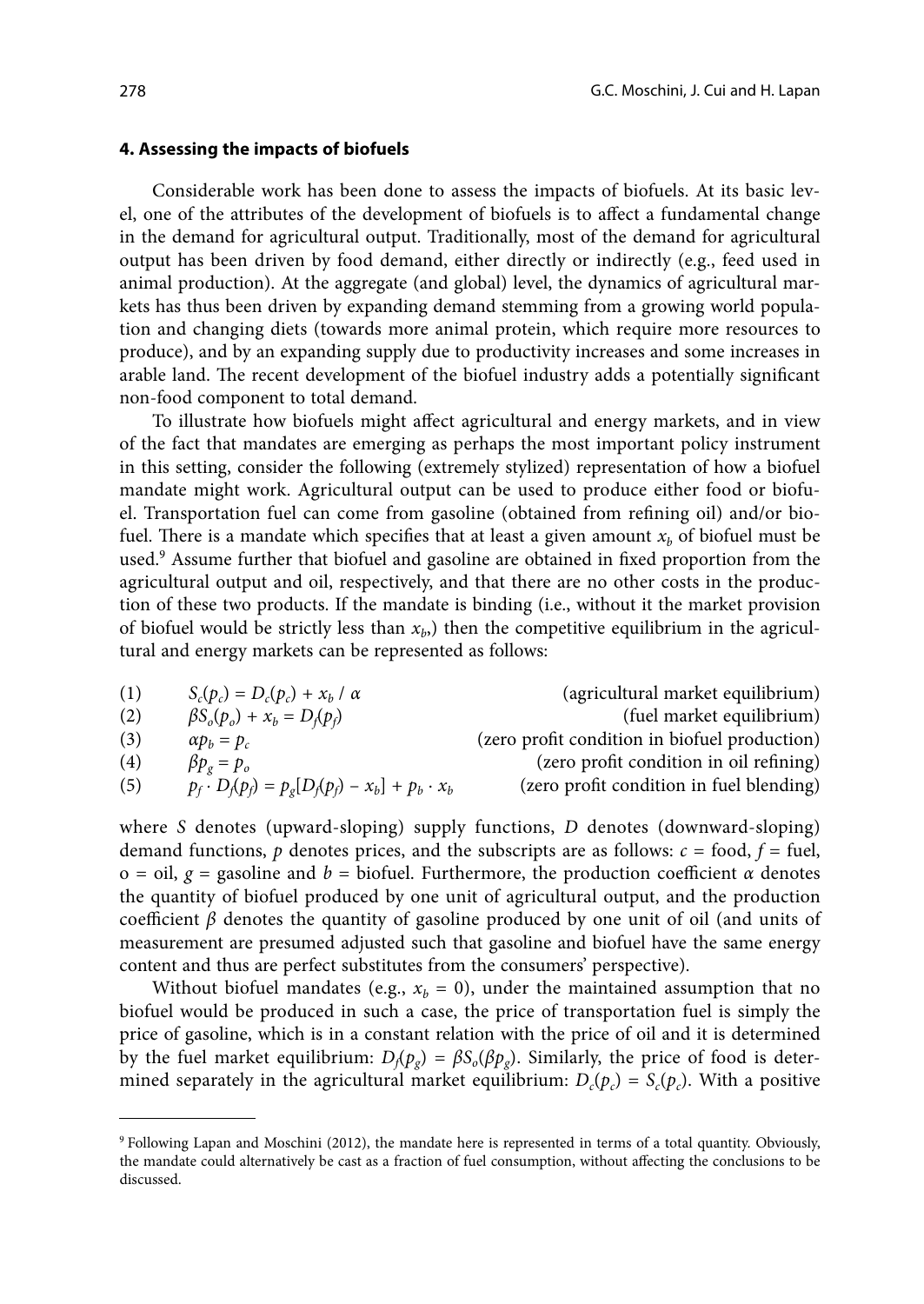and binding biofuel mandate  $x_b > 0$ , the price of food is still determined by the equilibrium condition (1), and clearly  $dp_c$  /  $dx_b$  > 0 The price of biofuel is linked to the price of food by (3), and thus  $dp_b / dx_b > 0$ . Given that the mandate  $x_b > 0$  is exogenous and binding, and the price of biofuel is determined in the agricultural market, the conditions in (2), (4) and (5) determine the prices of blended fuel and of gasoline/oil. The implication of the biofuel mandate for the energy market is that of reducing the price of gasoline/oil,  $dp_b$  /  $dx_b$  < 0. Note that a mandate has simultaneously two distinct effects: it is a subsidy to biofuel and a tax on gasoline. The impact of the mandate on the blended fuel price, on the other hand, is indeterminate. One should expect that increasing a binding mandate raises the price of fuel (which, as implied by (5), is a weighted average of the prices of gasoline and biofuel), and thus reduces total consumption. But if the derived supply of ethanol is more elastic than the derived supply of gasoline, then over some domain an increasing ethanol mandate may in fact lower the price of fuel and raise total fuel consumption (de Gorter and Just, 2009b; Lapan and Moschini, 2012).

The foregoing makes it clear that, as a consequence of biofuel production expansion, agricultural prices rise and agricultural output expands. The general belief is that the relevant supply function is rather inelastic, and so the price effects could be sizeable and larger than the output effect. In the longer run, a number of market adjustments are set into motion. Supply can expand because of new investments in agriculture, perhaps more land brought into production, and increased productivity by renewed R&D efforts. All of that can neutralize some of the price increase effects, but the fact that biofuels essentially shift rightward the total demand for agricultural output leaves little doubt as to the nature of the final effects.

This formulation, of course, is too simplistic to provide a sufficient articulation of the important economic impacts of biofuels in real-world settings. The demand and supply in the agricultural and energy markets are affected by many other policies beyond biofuel mandates (e.g., fuel taxes, biofuel subsidies, farm support programs, trade restrictions, environmental regulations), which impact resource allocation at the national level as well as trade flows. Also, the type of feedstock used in biofuel production will matter, as will the geographical distribution of biofuel production. To get a firmer grasp on the estimated economic impacts of biofuels, including environmental and welfare effects, more comprehensive models are desirable. Numerous modeling efforts are now available that study various features of biofuel production, and the key policies believed to be responsible for the expansion of the biofuel sector. Although a simple taxonomy is perhaps reductive, roughly speaking they differ as to whether they adopt a computable general equilibrium (CGE) approach or a partial equilibrium (PE) approach.

Although other CGE models dealing with bioenergy exist (Kretschmer and Peterson, 2010), a modeling framework that has been used extensively in this setting is provided by the Global Trade Analysis Project (GTAP), originally a CGE model of agricultural trade. A series of papers have extended and adapted this model to make it suitable for analyzing biofuels, including the addition of a module that separates global land use in several agro-ecological zones. Some of the most significant published GTAP studies are summarized in the appendix. Not surprisingly, the specific results that one gets depend on the orientation of each modeling endeavor. In general it is found that: rising oil prices were an important element in the "biofuel boom," but the role of various support poli-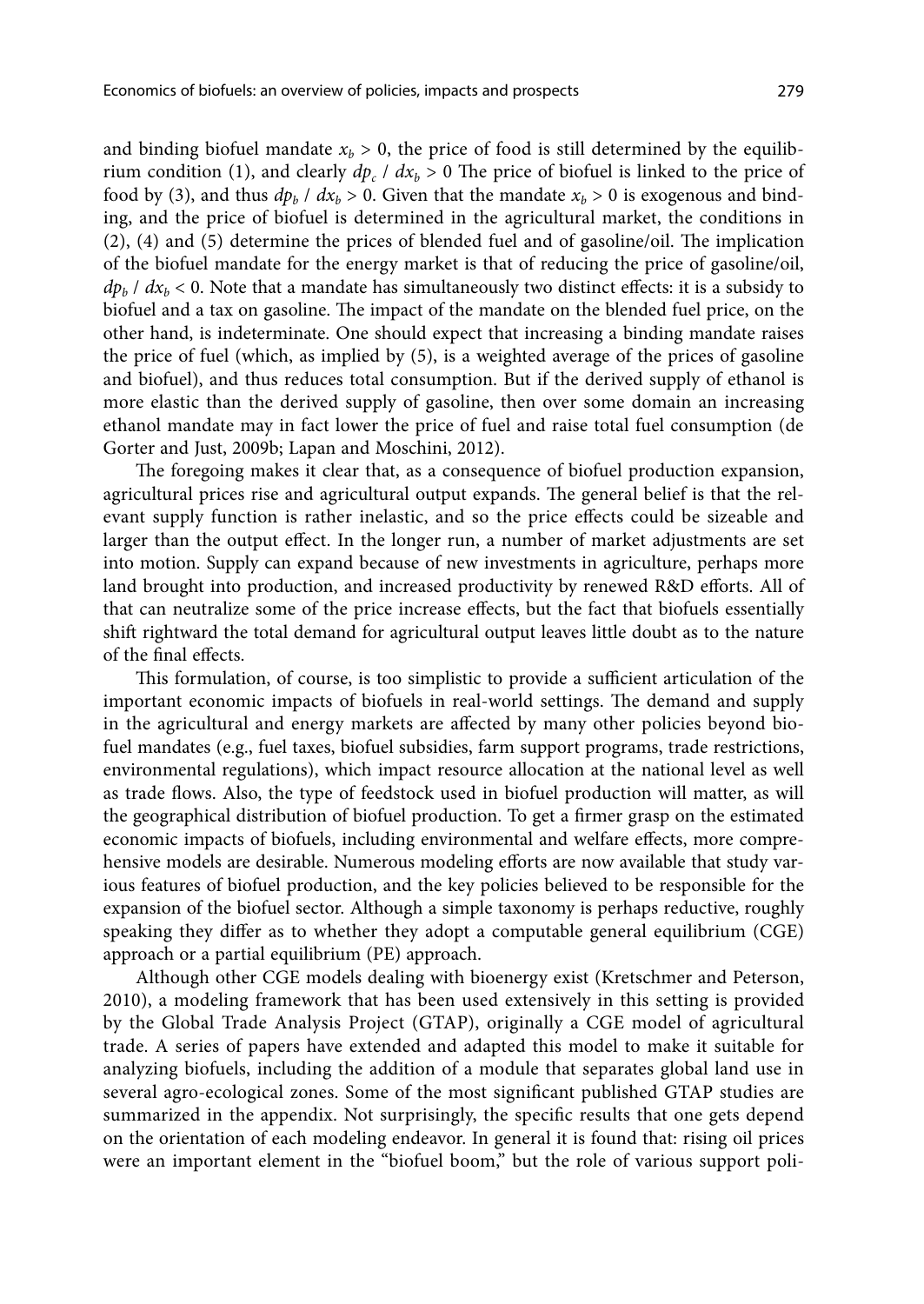cies has also been critical; the impact of the biofuel expansion on composition of agricultural production is significant, especially the increase of corn acreage in the United States and the increase of oilseed area in the European Union; the cumulative nature of US and EU policies matters considerably and the analysis of these policies should be done jointly rather than separately; land-use changes are not insignificant with crop cover rising at the expense of pastureland and commercial forests; the policy of biofuel mandates reduces the transmission of price volatility from the energy sector to the agricultural sector, but might exacerbate the impact of agricultural supply shocks; explicitly incorporating by-products in the analysis is important and can considerably change the magnitude of some variables of interest; although the estimated indirect land use change (iLUC) is lower than that suggested by other studies, the carbon benefits of biofuels relative to gasoline may be negligible.

One of the alternatives to a CGE approach is provided by PE, multi–commodity, multi-country/region models of the agricultural sector. One example is the Food and Agricultural Policy Research Institute (FAPRI) model utilized by some analysts at Iowa State University and the University of Missouri. Some studies that rely on versions of the FAPRI model are summarized in the appendix. One of the results is to emphasize the role of oil prices in determining the development and long-run size of the ethanol industry: at oil prices in the range of 60-75 \$/barrel, the corn-based ethanol industry is forecasted to grow to beyond 30 billion gallons/year. A well-known application of this model was the estimation of iLUC effects (Searchinger *et al.*, 2008), which argued that corn-based ethanol actually worsens GHG emissions. But, in another application, Dumortier *et al.* (2011) make the case for much lower levels of carbon emissions due to iLUC effects. A number of other studies are available, both for CGE and PE; without any claim of an exhaustive coverage, some of these studies are included in the appendix as well.

CGE models are attractive because they can link the agricultural sector to the rest of the economy, and account for feedback effects. GTAP models also link domestic agricultural sectors across countries by trade and in principle can represent bilateral trade flows. GCE models are also attractive for studying iLUC effects because they typically model competition for land across alternative uses in an explicit fashion. Conversely, PE models often rely on reduced-form specifications that sacrifice the structural internal consistency of CGE models in exchange for more disaggregated coverage in the product space, and sometimes a more detailed representation of the policy instruments at work. Evaluating results across models with such structural differences is inherently very difficult. In any event, even a casual comparison of the results summarized in the appendix would suggest that they are hardly definitive. For example, PE extrapolations of the future size of the US corn-based ethanol industry appear suspect. Another issue that has been noted is that CGE models seem to predict much lower agricultural price effects, due to biofuel expansion, than PE models (Kretschmer and Peterson, 2010), and indeed such price effects are often not explicitly discussed in the GTAP models reviewed in the appendix.

#### *4.1. Appraising biofuel policies*

Assessing the economics of biofuels cannot be divorced from the assessment of the policies that have been critical to support the expansion of this industry. As noted earlier,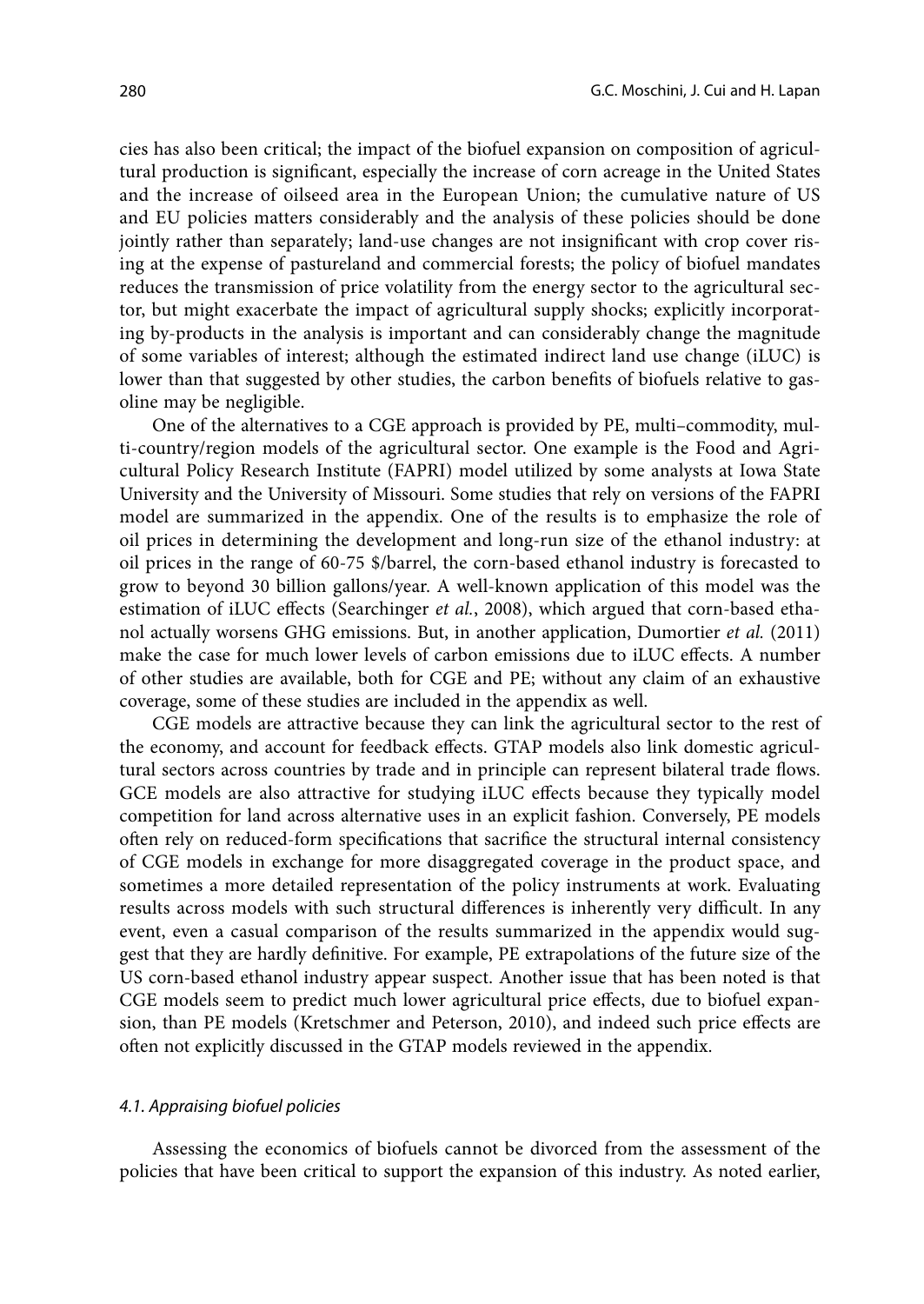a myriad of policies have been implemented at various junctures and/or jurisdictions to support biofuels, and an assessment of biofuel policies *per se* might be desirable. A recent comprehensive review that focuses on policy evaluation is provided by de Gorter and Just (2010). The specific normative evaluation of policy tools, of course, depends critically on the welfare criterion that is used, which in turn depends on the market failures that are presumed. As noted earlier, multiple objectives/market failures are routinely invoked to rationalize biofuel policies, but their explicit characterization is often missing in empirical studies. For example, large partial equilibrium commodity models are notoriously ill suited for welfare evaluation. Some useful conclusions, however, can be gotten from conceptual studies and parameterization of smaller models. One result of some interest is that outright subsidy to biofuel production, such as the blending tax credit implemented in the United States until its expiration at the end of 2011, have questionable impacts. In particular, de Gorter and Just (2009b) show that the introduction of such a subsidy in a setting where the mandate is binding leads to a decrease in the price of fuel (i.e., the blend of gasoline and ethanol) and thus acts as a consumption subsidy. *Ceteris paribus*, this effect increases consumption, which tends to increase (rather than reduce) GHG emissions (one of the stated objectives of biofuel policies).

A particularly interesting result in this setting emerges from the comparison of a subsidy-only policy (a price instrument) and a mandate-only policy (a quantity instrument). Lapan and Moschini (2012) show that, perhaps counter-intuitively, the optimal ethanol mandate yields higher welfare than the optimal ethanol subsidy. Thus, the equivalence between a price instrument and a quantity instrument that one typically expects in competitive models without uncertainty does not apply here. The main reason is that, as shown in Lapan and Moschini (2012), a biofuel mandate, *per se*, is fully equivalent to the combination of an ethanol subsidy and a gasoline tax that are revenue neutral. In the typical setting of interest for biofuel policies, where multiple objectives are relevant, these two effects are both desirable. Thus, in a second-best context where a full set of instruments is not available, biofuel mandates are preferable to biofuel subsidies. A distinct role for production mandates is to stimulate investments in the construction of biofuel production plants by providing assurance as to the size of future demand. The growth of the US corn ethanol capacity depicted in Figure 3 certainly lends support to this perspective. To be effective in this role, however, mandates need to be credible, and this credibility might be called into question by the possibility of waivers envisioned by current US policies. A case in point is the RFS mandate for cellulosic ethanol has now been modified and largely waived for three consecutive years. Some implications of a waivable mandate in this setting are explored by Miao, Hennessy and Babcock (2011).

Insofar as a relevant objective of biofuel policies is to support farm incomes, a critical element relates to how they interact with pre-existing agricultural support policies. This is a challenging task because it entails comparing second-best policy instruments, which are typically difficult to rank from a welfare perspective, and because of the many and disparate potentially active farm policies that would need to be explicitly represented in a coherent model. An earlier study by Gardner (2007) concluded that the US ethanol subsidy reduces the deadweight loss of farm programs that are contingent on corn price (e.g., the loan deficiency payment). de Gorter and Just (2009a), by contrast, find that the annual rectangular deadweight costs – which arise because they conclude that ethanol would not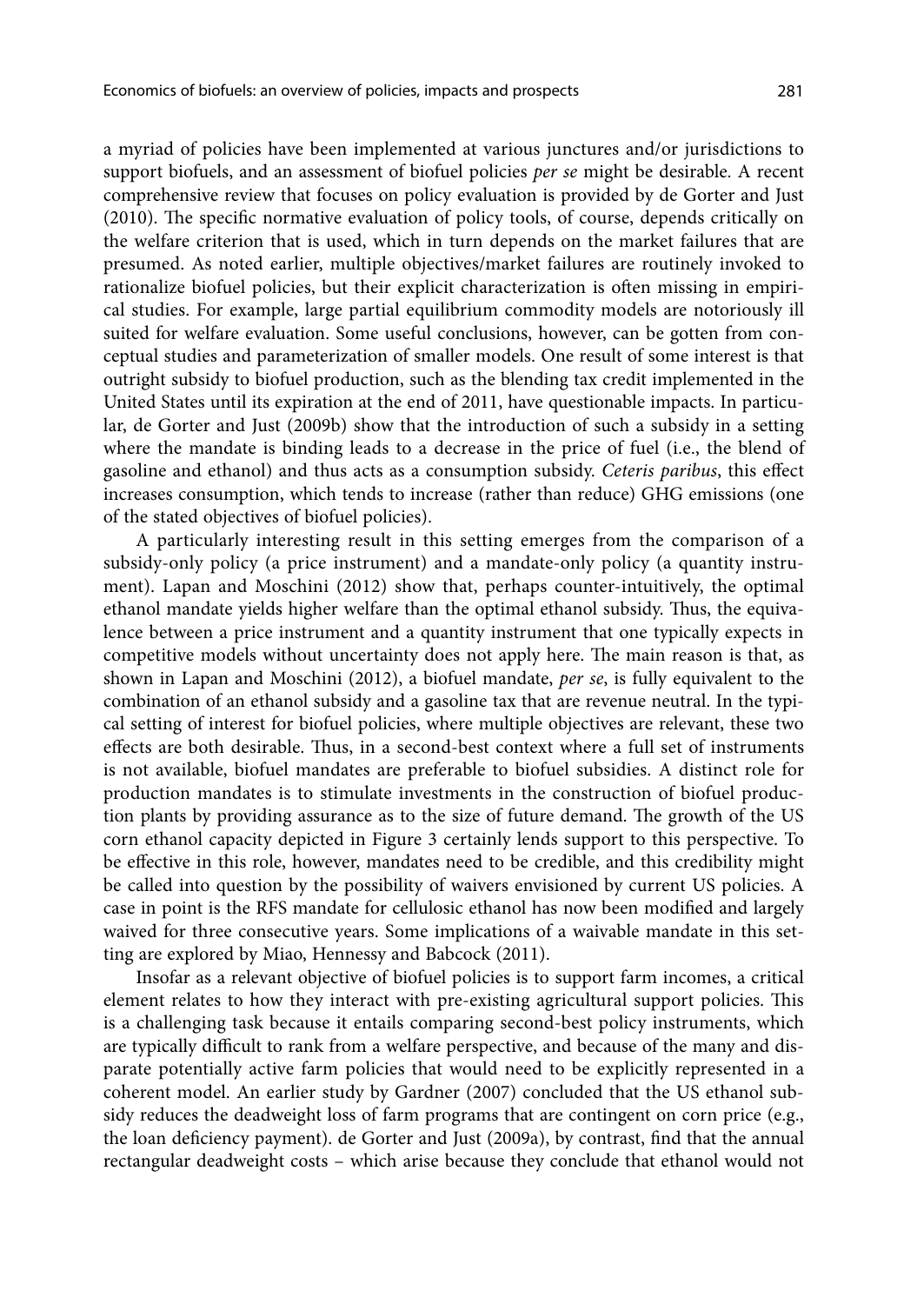be commercially viable without government intervention – dwarf in value the traditional triangular deadweights costs of farm subsidies.

### *4.2. Some insights from a specific model*

The study by Cui *et al.* (2011), which generalizes in a number of significant ways the framework outlined in equations  $(1)-(5)$ , can help to provide some insights into the modeling of biofuel policies and the market impacts of biofuels for the case of the United States. The root of this model is provided by the theoretical analysis of Lapan and Moschini (2012) (an earlier version was presented in Lapan and Moschini, 2009), who build a simplified general equilibrium (multimarket) model of the United States that links the agricultural and energy sectors of this country to each other and to the rest of the world. Among other things, the model makes the oil price endogenous (in addition to corn price), thereby relaxing an undesirable feature of many models in this setting that treat the oil price as exogenous. In Cui *et al.* (2011) this model is extended to account for petroleum by-products and it is parameterized to make it suitable for calibration and simulation. The model's components are: US corn supply equation; US food/feed corn demand equations (exclusive of ethanol use), rest of the world (ROW) demand for corn imports, US oil supply (production) equation, US fuel demand equation, US petroleum by-products demand equation, ROW oil export supply equation. The model treats the ethanolproducing segment as a competitive industry with free entry, with ethanol production represented by a fixed-proportion technology and with explicit recognition of valuable byproducts arising from this process (e.g., distillers dried grains with solubles). Refining of oil is also represented as a competitive industry with oil converted (in fixed proportions) into unblended gasoline and other petroleum by-products (e.g., heating oil). Gasoline is blended with ethanol to produce "fuel." Having accounted for the fact that ethanol and gasoline have different energy content per volume unit (one gallon of ethanol is equivalent to 0.69 gallons of gasoline), ethanol and gasoline are treated as perfect substitutes to satisfy fuel demand.<sup>10</sup> The welfare function includes an accounting of the externality costs of carbon emissions, from the point of view of the United States, and also accounts for how changes in the terms of trade impact US welfare.

Upon calibration of the parameters, to reflect consensus on production coefficients and elasticity estimates, the model is well suited to evaluate the positive and normative impacts of a variety of policy interventions related to biofuels. The policy scenarios considered are: (i) the *status quo* characterized by the (then active) blending subsidy for ethanol and fuel tax (on both ethanol and gasoline); (ii) the *laissez faire* (no taxes nor subsidies); (iii) the no-ethanol policy (tax on fuel but no subsidy for ethanol); (iv) the first-best policy combination, which in this setting consists of oil import and corn export tariffs and a carbon tax; (v) the second-best policy consisting of optimally chosen fuel tax and ethanol subsidy; (vi) a restricted second best in which the only active policy instrument is the ethanol subsidy; and (vii) a restricted second best in which the only active policy instrument is the ethanol mandate.

<sup>&</sup>lt;sup>10</sup> The model does not consider trade in ethanol on the presumption that the \$0.54/gallon ethanol import duty, in place till the end of 2011, effectively acted as a prohibitive tariff.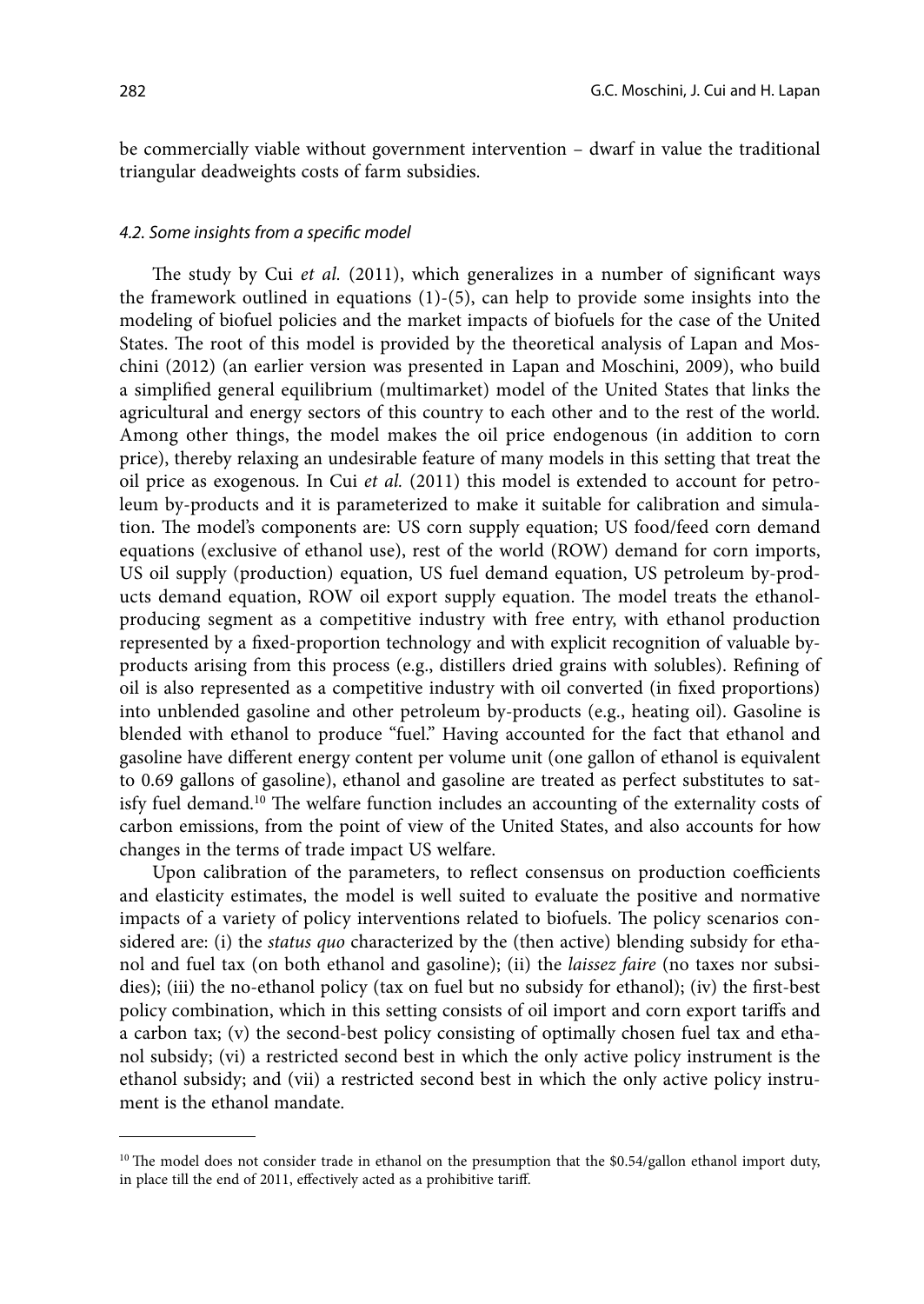Among the estimated market impacts, it is found that the status *quo policy* leads to an 11.6% increase in corn production and a 53% increase in the price of corn (relative to the no ethanol policy benchmark). The corn ethanol industry also owes its very existence to *status quo* policies: in the no ethanol policy scenario the industry virtually disappears. But it is important to note that, in the *laissez faire* scenario, the model shows a sizeable ethanol industry, more than half the size of the current industry. This result highlights a critical feature of the institutional setting. That is, the current fuel tax is levied in volume terms (about \$0.39/gallon when accounting for both the federal tax and the average of state taxes) and thus, when viewed in energy terms, it is implicitly much higher for ethanol than it is for gasoline (e.g., as modeled, the current fuel tax is effectively a \$0.39/gallon tax on gasoline but a \$0.57/gallon tax on ethanol). Given such a volume tax on fuel, an ethanol subsidy (or an ethanol mandate) is desirable to level the playing field, even absent any environmental advantage that ethanol might have relative to gasoline.

Two of the reasons invoked to rationalize biofuel policies are to ameliorate the environment (by reducing CO<sub>2</sub> emission) and to lessen US dependence on foreign oil. With respect to the latter, it is found that the first-best solution (relying on an optimal import tariff) would reduce oil imports by about 20% relative to the *laissez-faire* (but the *status quo* policy only reduces oil imports by 4.6% relative to the no ethanol policy). As for the impact on emissions, first- and second-best policies are essentially equivalent, both reducing carbon emission by 8.5% relative to the *laissez-faire* scenario. But the *status quo* situation actually leads to more emissions than the "no ethanol policy" scenario. As noted by de Gorter and Just (2009b), the ethanol blending subsidy ends up working as a consumption subsidy for final consumers, which, *ceteris paribus*, leads to an expansion of fuel consumption that translates into higher (not lower) carbon emissions levels.

The welfare impacts of the various policy scenarios considered are also illuminating and show that all of the ethanol support policies considered improve US social welfare (relative to both the laissez faire and the no ethanol policy benchmarks). A major reason for this result is due to the favorable terms of trade effects of the various policies; because the United States is a "large country" in the oil and corn markets, policies that reduce oil imports and/or corn exports have price effects that are beneficial to the United States. In addition to this overall welfare impact, the analysis can shed some light on the distributional effects associated with ethanol support policies. To consider this issue in more concrete terms, Figure 4 illustrates the components of the welfare effect of the *status quo* as compared with the no ethanol policy scenarios. Not surprisingly, it turns out that there are clear winners and losers from these policies. The biggest beneficiaries of the *status quo* ethanol policies are corn producers and fuel consumers. Corn producers benefit from the increased price of corn (which however penalizes users of corn for food and feed), and fuel consumers benefit from the reduced equilibrium gasoline/fuel price induced by the ethanol subsidy. Users of petroleum by-products experience a welfare loss because the price of petroleum by-products increases with the subsidized increase in ethanol use (this arises because less oil is refined, which, owing to the fixed proportion technology, tightens the supply of these by-products). Figure 4 also illustrates the point mentioned earlier, that the subsidization of ethanol production in the *status quo* scenario actually worsens the externality of carbon emissions. It also shows that the monetary value of the externality amelioration is minor, compared with the other welfare effects.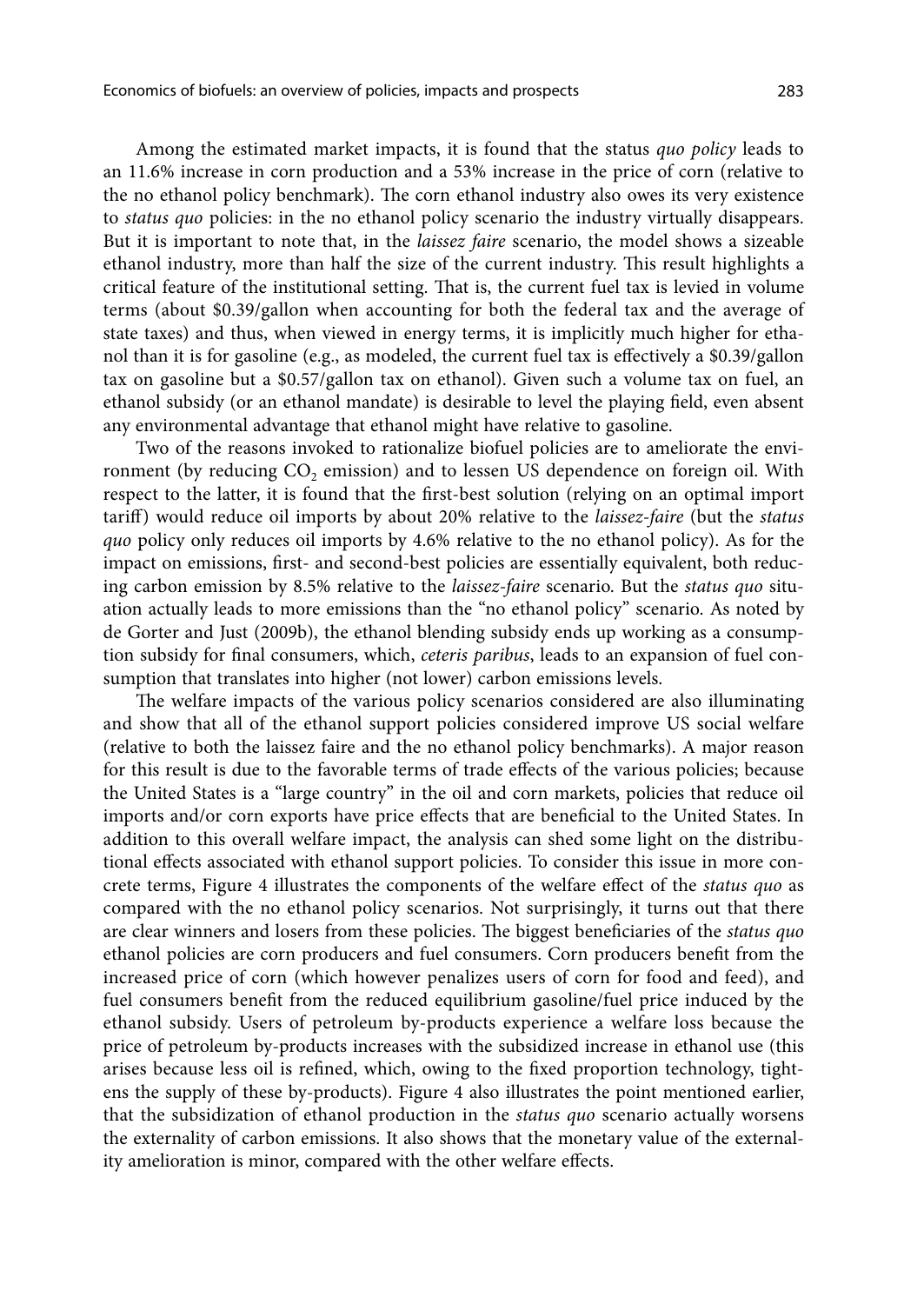**Figure 4.** Welfare effects of the *Status Quo* ethanol policy (changes relative to "no ethanol policy"), \$ billions (Source: Cui *et al.*, *AJAE* 2011)



Note: C.S. = Consumer Surplus; P.S. = Producer Surplus.

### *4.3. Environmental impacts*

A major motivation for biofuels has been the expectation that they might provide a cleaner source of transportation fuel. On an energy equivalent basis, biofuels typically produce lower GHG emissions relative to gasoline, although major differences exist across types of biofuels and processes. For example, the performance of corn-based ethanol is sensitive to the energy used to power ethanol refineries (Wang, Wu and Huo, 2007). A necessary condition for a net positive environmental impact is that biofuel production, viewed from the perspective of life cycle analysis (LCA), yields more energy than the fossil energy used in its production.<sup>11</sup> Among current (so called "first generation") biofuels, the evidence from a vast literature available suggests that Brazilian ethanol produced from sugarcane leads to the greatest carbon savings.

To evaluate the environmental footprint of biofuels, LCA takes a system-wide approach that is meant also to account for all the energy/carbon associated with the production of inputs used in biofuel production (Miranowski, 2012). But the traditional implementation of LCA essentially assumes that one unit of biofuel (in energy equivalent terms) substitutes for one unit of fossil fuel, which is unrealistic from a number of reasons (Rajagopal, Hochman and Zilberman, 2011). The general concern is that of "carbon

<sup>&</sup>lt;sup>11</sup> This attribute has actually been disputed by some for the case of corn-based ethanol, but it is now generally accepted as true (Farrell *et al.*, 2008).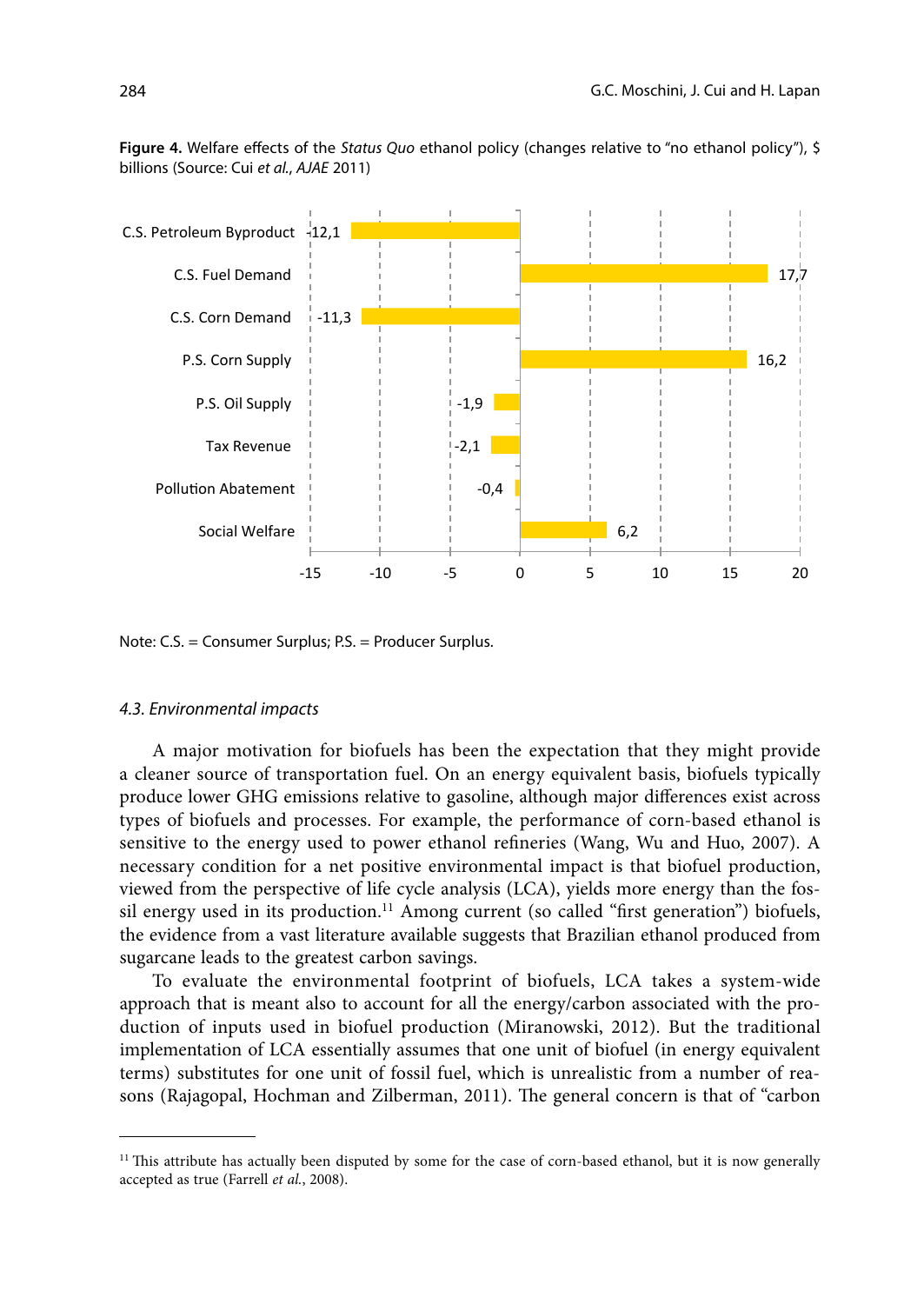leakage," whereby reduced emissions in an activity or country are partly or wholly offset by increased emissions elsewhere. A specific instance in our context relates to "indirect land use" effects that arise because of market adjustments to large-scale biofuel production. For example, diverting corn to ethanol production in the United States might bring new marginal land into production elsewhere because of the increased overall demand for agricultural output. Such indirect land use change (iLUC) effects can dramatically change the assessment of the environmental impacts of biofuels (Searchinger *et al.* 2008; Fargione *et al.* 2008). Whereas there is no doubt that they are plausible, accounting for iLUC effects is a non-trivial matter. Dumortier *et al.* (2011) show that the results of the model used by Searchinger *et al.* (2008) can be very sensitive to parametric and model assumptions. Several studies in this area have gravitated toward the use of CGE analysis. Using GTAP, Hertel, Tyner and Birur (2010) find that, to jointly meet the biofuel mandate policies of the United States and the EU, coarse grains acreage in the United States rises by 10%, oilseeds acreage in the EU increases dramatically, by 40%, cropland areas in the United States would increase by 0.8%, and about one-third of these changes occur because of the EU mandate policy. The US and EU mandates jointly reduce the forest and pasture land areas of the United States by 3.1% and 4.9%, respectively. Hertel *et al.* (2010), by a fuller accounting of market-mediated responses and by-product use, find lower estimates of iLUC effects, about one-fourth the value estimated by Searchinger *et al.* (2008). Still, the estimated iLUC effects are enough to completely eliminate any positive carbon emissions effect from corn-based ethanol.

One consequence of the emerging fuller picture on the environmental effects of biofuel production is the incorporation of iLUC effects into regulatory standards. For example, the EPA accounts for international iLUC in assessing the GHG emissions reduction of various biofuels to meet the RFS requirements (EPA, 2010). According to the EPA, corn ethanol still achieves a 21% GHG reduction compared to gasoline and thus meets the minimum requirements established by the RFS; also, sugarcane ethanol qualifies as an advanced biofuel since it achieves an average 61% GHG reduction compared with baseline gasoline. Although the EU has acknowledged the desirability of including iLUC into its biofuel sustainability standards, this has not yet been implemented.

Environmental issues related to iLUC are not limited to the potential for indirect carbon emissions caused by biofuel expansion. More generally, the concern is that a massive expansion of biofuel production is bound to put additional stress on limited global land and water resources. The resulting intensification of production practices, and the stimulus to use marginal land, may lead to increased soil degradation, increased pollution, and may have adverse consequences for wildlife habitat and biodiversity.

### **5. Conclusion and prospects for the future**

If the rapid development that biofuels have enjoyed over the last decade is to be sustained, several challenges will have to be overcome. In the United States, expansion of the corn-based ethanol beyond the limit envisioned by the RFS mandate (15 billion gallons by 2015) appears unlikely, and the dynamics of ethanol-plant capacity construction (Figure 3) is consistent with this interpretation. A related but distinct issue is represented by the so-called "blend wall," where the current infrastructure might make it difficult to increase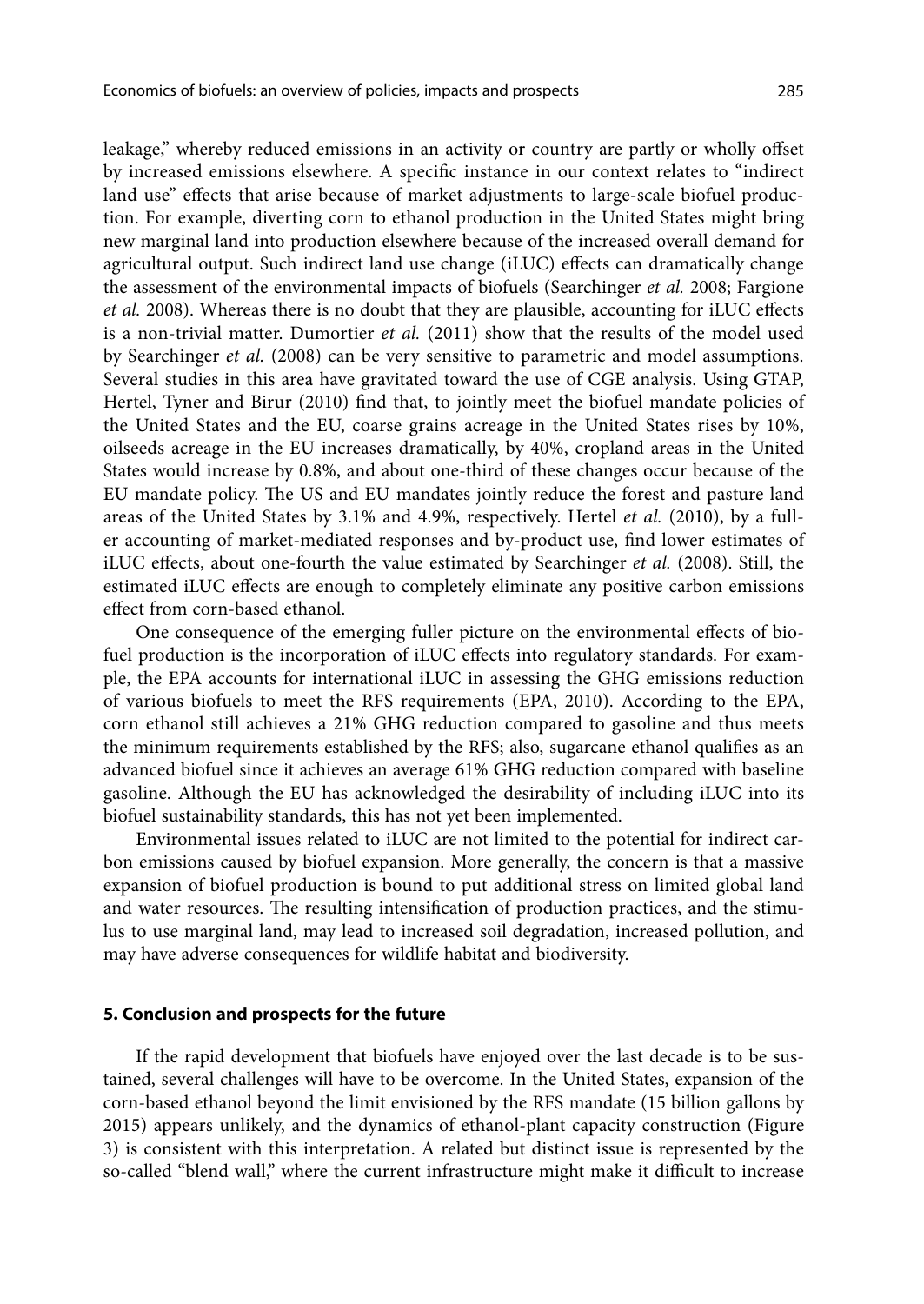the fraction of ethanol in transportation fuel beyond 10% in volume terms. Because this blending ratio is essentially already achieved by current production levels, it is clear that this blend wall is an issue that needs resolution if the contributions of advanced biofuels (including cellulosic ethanol) are to meet the ambitious targets set out by the RFS mandates. And this, it seems, is not the greatest challenge facing so-called "second-generation" biofuels.12 Commercial production of second generation biofuels is lagging behind the (perhaps overly optimistic) expectations embedded in the RFS mandates. Critical technological feasibility issues are still being sorted out, and the (efficient) solution to the logistical challenges of the feedstock provision, and the scalability of pilot plants into commercially viable entities, remains fraught with challenges. After a careful review of the state of knowledge on the key production economic issues of second generation biofuels, Carriquiri, Du and Timilsina (2011) conclude that the cost of cellulosic ethanol is two to three times larger than the price of gasoline, and the cost of biodiesel from microalgae many times higher still.

Renewed interest in the next generation of biofuels is also justified by a number of controversies that continue to surround the development of biofuels. Two of the major are: (i) the actual contribution that biofuels can realistically have towards ameliorating GHG emission vis-à-vis climate change concerns; and, (ii) the impact of large-scale biofuel production on food prices, i.e., the "food vs. fuel" debate. As discussed earlier, the contribution of biofuels to reducing carbon emission, while positive, is limited, as is the ability of biofuel to significantly reduce the use of fossil fuels. In particular, some argue that biofuels are inherently ill-suited for that purpose. Jaeger and Egelkraut (2011), for example, conclude that, for the purpose of reducing fossil fuel use and GHG emissions, US biofuels are 14-31 times as costly as other alternatives strategies (such as gas taxes and promotion of energy efficiency.

When considering biofuel policies from the perspective of carbon emissions, the recurring gold standard of an ideal policy response is a "carbon tax." To make such a policy operational, of course, one would need to assign a monetary value to the social cost of carbon pollution.13 It is useful to note, at this juncture, the considerable uncertainty that surrounds this parameter. Tol (2009) surveys 232 published studies and finds that the mean of these estimates corresponds to a marginal cost of carbon emissions of \$105/ tC (metric ton carbon) (this is equivalent to  $$28.60/tCO<sub>2</sub>$ ). But the standard deviation of these estimates is rather large:  $$243/tC$  ( $$66/tCO<sub>2</sub>$ ) (all of these figures are expressed in 1995 dollars). The US National Highway Traffic Safety Administration (NHTSA), in calculating their proposed corporate average fuel economy (CAFE) standard, relies on an earlier survey (Tol, 2008) and pegs the global social cost of carbon at  $$33/tCO<sub>2</sub>$  (in 2007 dollars) (NHTSA, 2009). A lower social cost of carbon is presumed by Parry and Small (2005), who use \$25/tC (expressed in year 2000 dollars), which is equivalent to  $$6.8/tCO<sub>2</sub>$  (but they also account for external congestion costs of 3.5¢/mile, and an exter-

 $12$  Such biofuels include cellulosic ethanol made from lignocellulosic biomass from crop residues (e.g., corn stover) and whole plant biomass from would-be specialized energy crops (e.g., switchgrass, miscanthus, and fastgrowing trees such as poplars). Biodiesel from alternative feedstock, such as lipids from microalgae, are also considered promising avenues for second generation biofuels.

<sup>&</sup>lt;sup>13</sup> The recently proposed new EU Energy Tax Directive (voted down in April 2012), for example, sought to include a common component of euro  $20$ /tCO<sub>2</sub> in the tax rate of all energy products.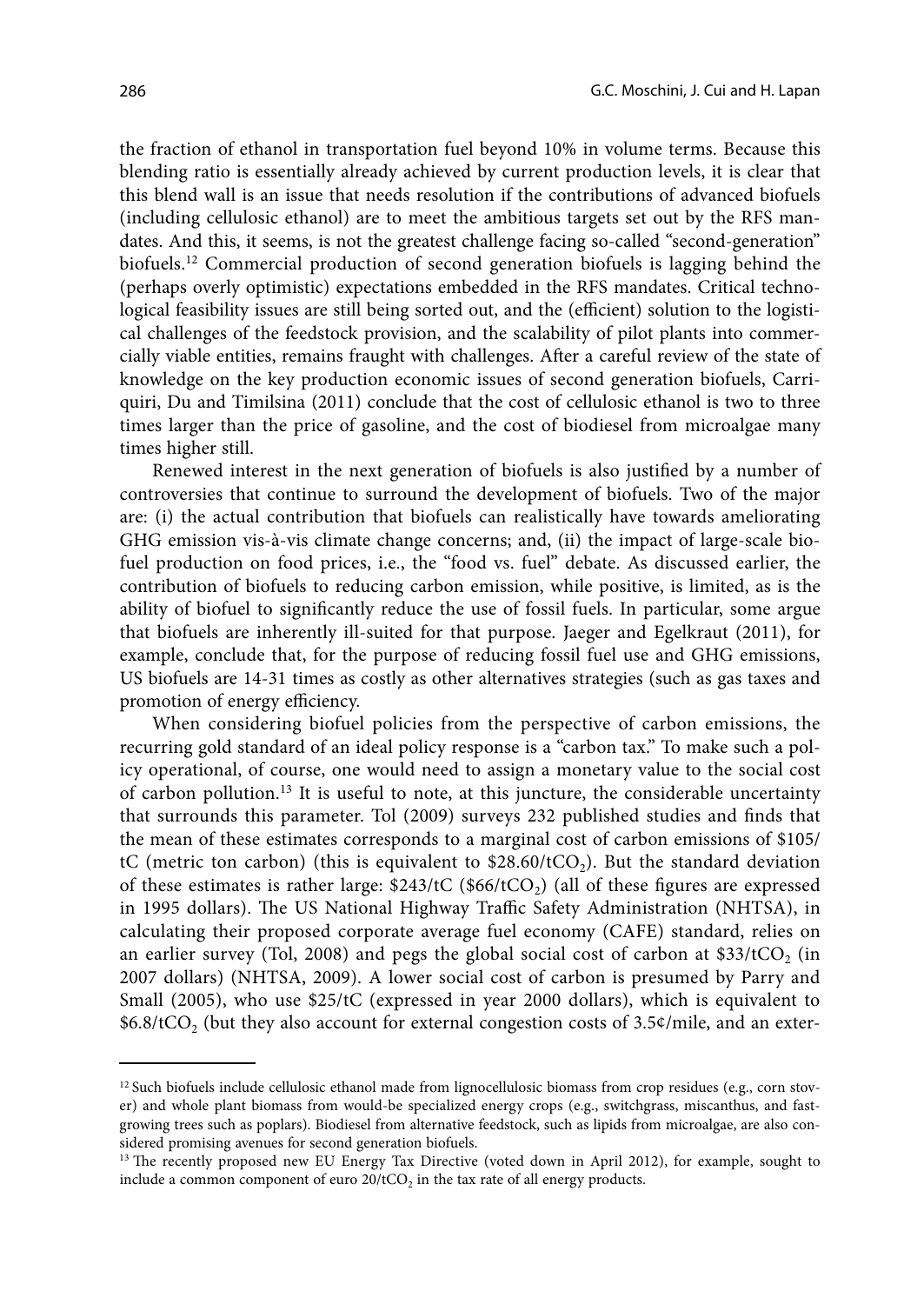nal accident cost of 3¢/mile). The widely cited "Stern Review" (Stern, 2007) provides the much higher estimate of approximately  $$80/tCO<sub>2</sub>$ . This is mostly due to the choice of a low discount rate for future economic damage from climate change, an assumption questioned by some. By using a more conventional discount rate, Hope and Newbery (2008) find that the (global) carbon cost from the Stern report could be reduced to the range of \$20-\$25/tCO<sub>2</sub>. Another influential study (Nordhaus, 2008) suggests an estimate of about  $$8/tCO<sub>2</sub>$ . Quite clearly, much remains to be understood in this setting. Although this is not a problem unique to biofuel, it is nonetheless central to the design of first- and second-best biofuel policies.

Harnessing the energy of the sun by means of crops, which ultimately is what is attempted by biofuels, has to deal with an overarching constraint: land is scarce, and land used for biofuel production is not available for food production. As discussed earlier, one of the expected impacts is a rise in food prices. Whereas such price increases might be tolerable for developed economies, indeed can be viewed as quite consistent with a longstanding commitment to support the agricultural sector, this pecuniary externality clearly has distributive implications that might be undesirable for less developed countries. In a world where 850 million people are deemed undernourished (FAO, 2011), the price of food is, objectively, a serious obstacle to food security for a significant share of the world's least affluent population. How much responsibility one ought to put on biofuels in this setting depends on their actual impact on food prices, an issue that is somewhat unresolved. Qualitatively, as discussed earlier, it is clear that food prices will increase, and it is believed that biofuel production may impact food prices more than energy prices.<sup>14</sup>

Concerns about the food-price effects of biofuel expansion were heightened by the commodity price hike that culminated in the 2008 food crises. Although no single nor simple explanation for this phenomenon (and similar price booms experienced in the past) appears possible (Carter, Rausser and Smith, 2011; Wright, 2011), it seems clear that a sizeable increase in the diversion of basic staple commodities to biofuel production, that materialized over a short period of time, had the potential to have a very significant effect on commodity prices, especially at a time when the stocks (relative to production and demand) had been running at historically low levels (Wright, 2011). Timilsina and Shresta (2011) review a number of recent studies that have tried to estimate the likely impact of biofuel expansion on commodity and food prices. Although the magnitude of estimated price effects turns out to fall in a fairly wide range and, not surprisingly, to also depend on assumptions and modeling framework (e.g., partial equilibrium models appear to suggest larger price effects that CGE models), there is considerable evidence of a significant impact of biofuel production on commodity and food prices. As the full extent of biofuel mandates in the United States, EU and elsewhere is realized over the next few years, and global demand rebounds from the great recession, earlier concerns about the food price effects of biofuel and their implications for food security (Runge and Senauer, 2007) might resurface in a heightened fashion.15

<sup>&</sup>lt;sup>14</sup> For example, in the simulation results presented in Cui *et al.* (2011), the status quo scenario relative to the no ethanol policy scenario shows a 53% increase in the corn price and only a 6% decrease in the gasoline price.

<sup>&</sup>lt;sup>15</sup> This paper was written in May 2012, before a major drought materialized in the United States. The steep commodity price increases, triggered by the expected harvest shortfall caused by the 2012 drought, underscore the importance of the issues briefly outlines in this paragraph.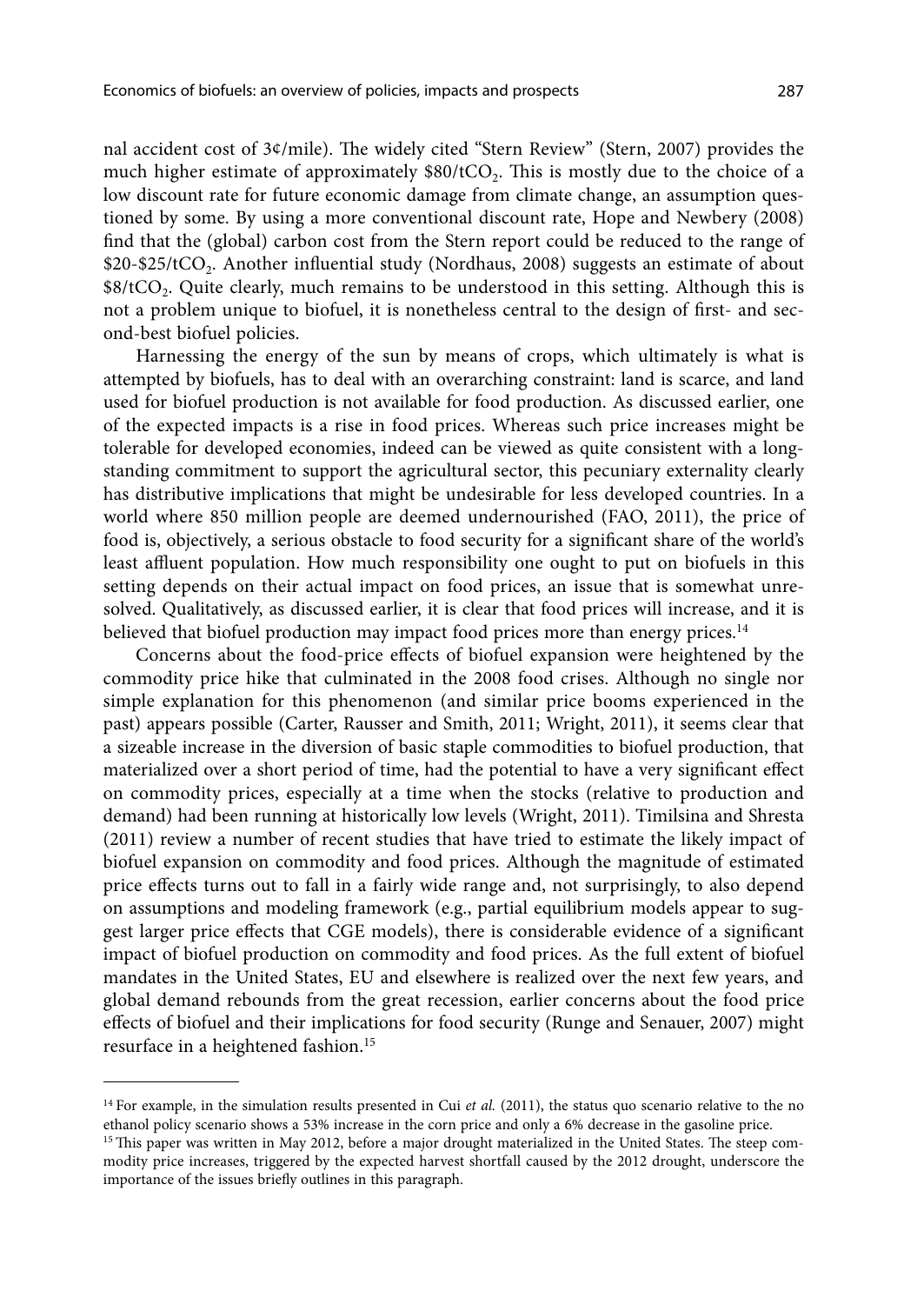The role that international trade can play in the path toward fulfilling biofuel mandates (in the United States, the EU and elsewhere) remains to be clarified. Comparison of production and consumption data of total biofuels from the EIA suggests a fairly sizeable but still somewhat limited extent of international trade in biofuels. For example, for the two most recent years with available data (2009-2010), the EIA shows net exports from Brazil (about 16% of production), net exports from the United States (about 2% of production), and net imports in Europe (about 23% of consumption). For the EU these figures might need to be supplemented by the consideration that a large fraction of feedstock used in biodiesel production (either as vegetable oils or as oilseeds that are crushed in the EU) is imported. A critical consideration in that setting refers to the impact of sustainability standards. For example, the fulfillment of the unspecified portion of advanced biofuels (i.e., apart from cellulosic biofuels and biodiesel) of the RFS mandates in the United States, which is set to reach 4 billion gallons by 2022, may well have to rely on sugarcane ethanol produced in Brazil. Yet the prospect of the United States importing sugarcane ethanol from Brazil to meet low-carbon standards, while exporting corn-based ethanol to Brazil (as observed in 2011), is perplexing. Also, lack of international harmonization of sustainability standards, and lack of uniform guidelines and institution for the certification and enforcement of these standards, holds the potential for such standards to become serious impediments to trade. The plethora of biofuel programs and subsidies can easily create situations ripe for trade conflicts (de Gorter, Drabik and Just, 2011). Still, insofar as reducing carbon emission is a global problem, the contribution of biofuels would be maximized by efficient production and full exploitation of comparative advantages.

### **Acknowledgements**

An earlier version of this paper was presented at the 1st AIEAA Conference 'Towards a Sustainable Bio-economy: Economic Issues and Policy Challenges'. 4-5 June, 2012, Trento, Italy. This research was partially supported by the U.S. National Institute of Food and Agriculture through a Policy Research Center grant to Iowa State University.

### **References**

- Aguilera, R.F., Eggert, R.G., Lagos, C.C.G. and Tilton, J.E. (2009). Depletion and the Future Availability of Petroleum Resources. *Energy Journal* 30(1): 141-174.
- Al-Riffai, P,. Dimaranan, B. and Laborde, D. (2010). European Union and United States Biofuel Mandate: Impacts on World Markets. Technical Notes No. IDB-TN-191.
- Beckman, J., Hertel, T., Taheripour, F. and Tyner, W. (2012). Structure Change in the Boifuels Era. *European Review of Agricultural Economics* 39(1): 137-156.
- Birur, D., Hertel, T. and Tyner, W. (2009). The Biofuels Boom: Implications for World Food Markets. In: Bunte, F., and Dagevos, H. (eds), The Food Economy Global Issues and Challenges. Wageningen: Wageningen Academic Publishers, 61-75.
- Carter, C.A., Rausser, G.C. and Smith, A. (2001). Commodity Booms and Busts. *Annual Review of Resource Economics* 3: 87-118.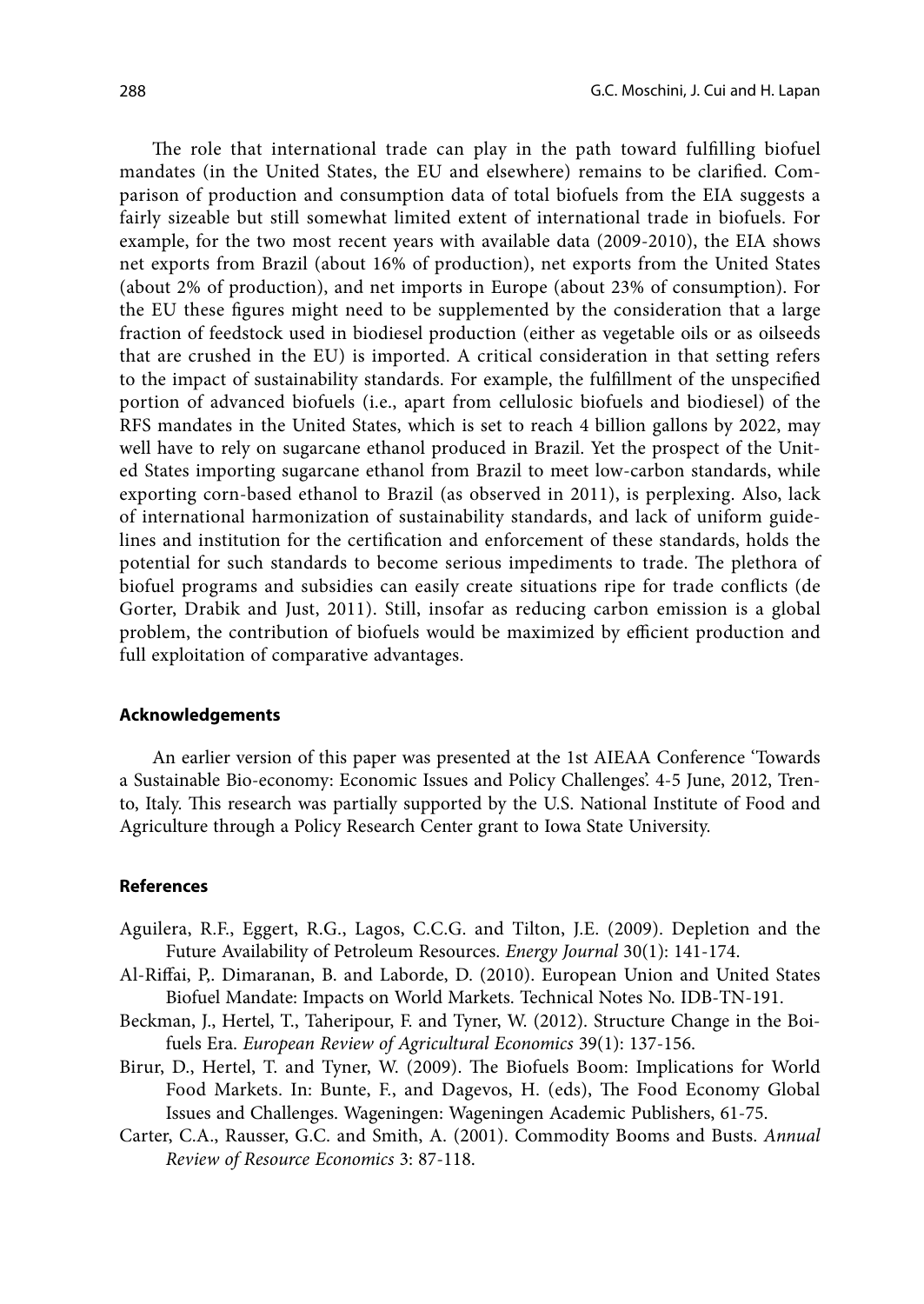- Carriquiri, M.A., Du, X. and Timilsina, G.R. (2011). Second Generation Biofuels: Economics and Policies. *Energy Policy* 39: 4222-4234.
- Celebi, M., Cohen, E., Cragg, M., Hutchings, D. and Shankar, M. (2010). Can the U.S. Congressional Ethanol Mandate be Met? Discussion Paper, The Brattle Group, May.
- Chen, X., Huang, H., Khanna, M. and Onal, H. (2011). Meeting the Mandate for Biofuels: Implications for Land Use, Food and Fuel Prices. NBER Working Paper 16697.
- Council of Economic Advisers (2008). Searching for Alternative Energy Solutions. Chapter 7 in the Economic Report of the President, February.
- Cui, J., Lapan, H., Moschini, G. and Cooper, J. (2011), Welfare Impacts of Alternative Biofuel and Energy Policies. *American Journal of Agricultural Economics* 93(5): 1235- 1256.
- DOE (2012). Clean Cities Alternative Fuel Price Report. U.S. Department of Energy, January.
- de Gorter, H. and Just, D.R. (2009a). The Welfare Economics of a Biofuel Tax Credit and the Interaction Effects with Price Contingent Farm Subsidies. *American Journal of Agricultural Economics* 91(2): 477-488.
- de Gorter, H. and Just, D.R. (2009b). The Economics of a Blend Mandate for Biofuels. *American Journal of Agricultural Economics* 91(3): 738-750.
- de Gorter, H. and Just, D.R. (2010). The Social Costs and Benefits of Biofuels: The Intersection of Environmental, Energy and Agricultural Policy. *Applied Economic Perspectives and Policy* 32(1): 4-32.
- de Gorter, H., Drabik, D. and Just, D.R. (2011). The Economics of a Blender's Tax Credit versus a Tax Exemption: The Case of U.S. "Splash and Dash" Biodiesel Exports to the European Union. *Applied Economic Perspectives and Policy* 33(4): 510-527.
- Delucchi, M.A. and Murphy, J. (2008). U.S. Military Expenditures to Protect the Use of Persian-Gulf Oil for Motor Vehicles. *Energy Policy* 36(6): 2253-2264.
- Dixson-Declève, S. (2012). Fuel Policies in the EU: Lessons Learned from the Past and Outlook for the Future. In: Zachariadis, T.I. (ed.), Cars and Carbon: Automobiles and European Climate Policy in a Global Context, Dordrecht: Springer Science Publisher, 97-126.
- Duffield, J.A. and Collins, K. (2006). Evolution of Renewable Energy Policy. *Choices* 21(1): 9-14.
- Dumortier, J., Hayes, D., Carriquiry, M., Dong, F., Du, X., Elobeid, A., Fabiosa, J. and Tokgoz, S. (2011). Sensitivity of Carbon Emission Estimates from Indirect Land-Use Change. *Applied Economics Perspective and Policy* 33(3): 428-448.
- Elobeid, A., Tokgoz, S., Hayes, D., Babcock, B. and Hart, C. (2007). The Long-Run Impact of Corn-Based Ethanol on the Grain, Oilseed, and Livestock Sectors with Implications for Biotech Crops. *AgBioForum* 10(1): 11-18.
- EPA (2010). EPA Finalizes New Regulations for the National Renewable Fuel Standard Program for 2010 and Beyond. U.S. Environmental Protection Agency, EPA-420-F-10-006, February.
- European Union (2009). Directive 2009/28/EC of the European Parliament and of the Council of 23 April 2009 on the promotion of the use of energy from renewable sources amending and subsequently repealing Directives 2001/77/EC and 2003/30/ EC. Official Journal of the European Union L140/16 of 5.6.2009.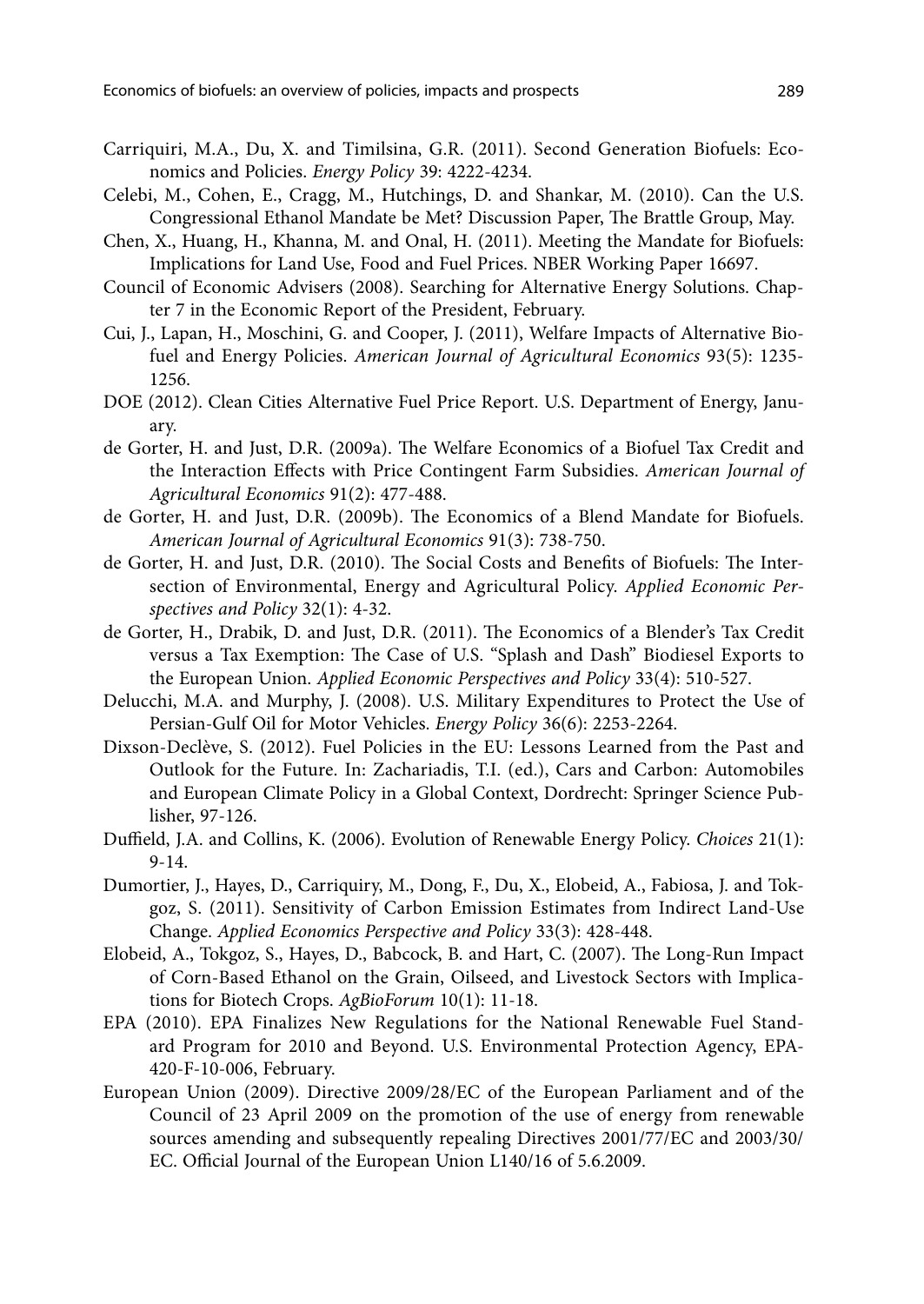- FAO (2011), The State of Food Insecurity in the World How does International Price Volatility Affect Domestic Economies and Food Security? Food and Agriculture Organization, Rome.
- Fargione, J., Hill, J., Tilman, D., Polasky, S. and Hawthorne, P. (2008). Land Clearing and the Biofuel Carbon Debt. *Science* 319(5867): 1235-1237.
- Farrell, A.E., Plevin, R.J., Turner, B.T., Jones, A.D., O'Hare, M. and Kammen, D.M. (2006). Ethanol Can Contribute to Energy and Environmental Goals. *Science* 311(5760): 506–508.
- Fonseca, M.B., Burrell, A., Gay, S.H., Henseler, M., Kavallari, A., M'Barek, R., Pérez Domínguez, I. and Tonini, A. (2010). Impacts of the EU Biofuel Target on Agricultural Markets and Land Use: A Comparative Modelling Assessment. European Commission, JRC Reference Report EUR 24449.
- Gardner, B. (2007). Fuel Ethanol Subsidies and Farm Price Support. *Journal of Agricultural & Food Industrial Organization* 5(2): 1-20.
- Hayes, D., Babcock, B., Fabiosa, J., Tokgoz, S., Elobeid, A., Yu, T-H, Dong, F., Hart, C., Chavez, E., Pan, S., Carriquiry, M. and Dumortier J. (2009). Biofuels: Potential Production Capacity, Effects on Grain and Livestock Sectors, and Implications for Food Prices and Consumers. *Journal of Agricultural and Applied Economics* 41(2): 465-491.
- Heal, G. (2010). Reflections The Economics of Renewable Energy in the United States. *Review of Environmental Economics and Policy* 4(1): 139-154.
- Hertel, T., Golub, A., Jones, A., O'Hare, M., Plevin, R. and Kammen, D. (2010). Effects of US Maize Ethanol on Global Land Use and Greenhouse Gas Emissions: Estimating Market-Mediated Responses. *BioSience* 60(3): 223-231.
- Hertel, T., Tyner, W. and Birur, D. (2010). The Global Impacts of Biofuel Mandates,. *The Energy Journal* 31(1): 75-100.
- Hope, C. and Newbery, D. (2008). Calculating the Social Cost of Carbon. In: Grubb, M., Jamasb, T. and Pollitt, M.G. (eds), Delivering a Low Carbon Electricity System: Technologies, Economics and Policy. Cambridge, UK: Cambridge University Press, 31-63.
- Hotelling, H. (1931). The Economics of Exhaustible Resources. *Journal of Political Economy* 39: 137-175.
- Jaeger, W.K. and Egelkraut, T.M. (2011). Biofuel Economics in a Setting of Multiple Objectives and Unintended Consequences. *Renewable and Sustainable Energy Reviews* 15: 4320-4333.
- Keeney, R. and Hertel, T. (2009). The Indirect Land Use Impacts of United States Biofuel Policies: The Importance of Acreage, Yield, and Bilateral Trade Responses. *American Journal of Agricultural Economics* 91(4): 895-909.
- Khanna, M., Ando, A.W. and Taheripour, F. (2008). Welfare Effects and Unintended Consequences of Ethanol Subsidies. *Review of Agricultural Economics* 30(3): 411-421.
- Kretschmer, B. and Peterson, S. (2010). Integrating Bioenergy into Computable General Equilibrium Models. A survey. *Energy Economics* 32(2010): 673-686.
- Lapan, H. and Moschini, G. (2009). Biofuel Policies and Welfare: Is the Stick of Mandates Better than the Carrot of Subsidies? Iowa State University Department of Economics Working Paper No. 09010.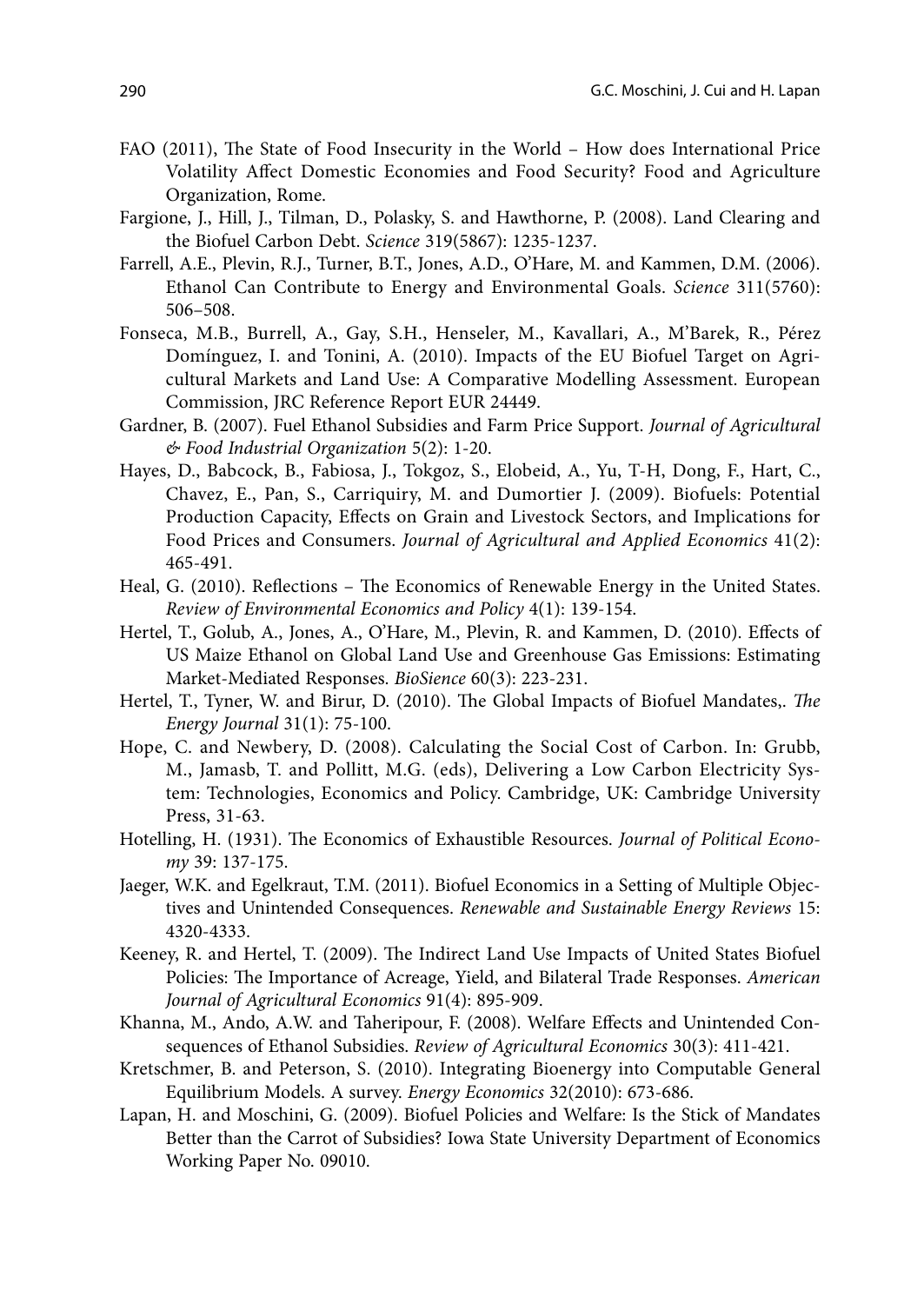- Lapan, H. and Moschini, G. (2012). Second-best Biofuel Policies and the Welfare Effects of Quantity Mandates and Subsidies. *Journal of Environmental Economics and Management* 63: 224-241.
- Martines-Filho, J., Burnquist, H.L. and Vian, C.E.F. (2006). Bioenergy and the Rise of Sugarcane-based Ethanol in Brazil. *Choices* 21(2): 91-96.
- McPhail, L., Westcott, P. and Lutman, H. (2011). The Renewable Identification Number System and U.S. Biofuel Mandates. ERS Report BIO-03, USDA, November.
- Miao, R., Hennessy, D. and Babcock, B. (2012). Investment in Cellulosic Biofuel Refineries: Do Waivable Biofuel Mandates Matter? *American Journal of Agricultural Economics* 94(3): 750-762.
- Miranda, S., Swinbank, A. and Yano, Y. (2011). Biofuel Policies in the EU, US and Brazil. *EuroChoices* 10(3): 11-17.
- Miranowski, J.A. (2012). Greenhouse Gas Accounting: Life Cycle Analysis of Biofuels and Land Use Changes. OECD report COM/TAD/CA/ENV/EPOC(2010)20/FINAL, April 23.
- NHTSA (2009). Corporate Average Fuel Economy for MY 2011 Passenger Cars and Light Trucks. National Highway Traffic Safety Administration, U.S. Department of Transportation, March.
- Nordhaus, W. (2008). A Question of Balance: Weighing the Options on Global Warming Policies. New Haven, CT: Yale University Press.
- Parry, I.W.H. and Small, K.A. (2005). Does Britain or the United States Have the Right Gasoline Tax? *American Economic Review* 95(4): 1276-1289.
- Rajagopal, D. and Zilberman, D. (2007). Review of Environmental, Economic and Policy Aspects of Biofuels. Policy Research Working Paper 4341, The World Bank, September.
- Rajagopal, D., Hochman, G. and Zilberman, D. (2011). Indirect Fuel Use Change (IFUC) and the Lifecycle Environmental Impact of Biofuel Policies. *Energy Policy* 39: 228-233.
- Runge, F.C. and Senauer, B. (2007). How Biofuels Could Starve the Poor. *Foreign Affairs* May-June: 41-54.
- Schnepf, R. and Yacobucci, B.D. (2012). Renewable Fuel Standard (RFS): Overview and Issues. CRS Report for Congress 7-5700, Congressional Research Service: Washington, D.C.,January 23.
- Searchinger, T.D., Heimlich, R., Houghton, R.A., Dong, F., Elobeid, A., Fabiosa, J., Tokgoz, S., Hayes, D. and Yu, T-H. (2008). Use of U.S. Croplands for Biofuels Increases Greenhouse Gases through Emissions from Land-Use Change. *Science* 319(5867): 1238-1240.
- Smith, J.L. (2009). World Oil: Market or Mayhem? *Journal of Economic Perspectives,* 23(3): 145-164
- Taheripour, F., Hertel, T., Tyner, W., Beckman, J. and Birur D. (2010), Biofuels and Their By-products: Global Economic and Environmental Implications. *Biomass and Bioenergy* 34: 278-289.
- Timilsina, G.R. and Shrestha, A. (2011). How much hope should we have for biofuels? *Energy* (36): 2055-2069.
- Tokgoz, S., Elobeid, A., Fabiosa, J., Hayes, D., Babcock, B., Yu, T-H., Dong, F. and Hart C. (2008). Bottlenecks, Drought, and Oil Price Spikes: Impact on U.S. Ethanol and Agricultural Sectors. *Review of Agricultural Economics* 30(4): 16-32.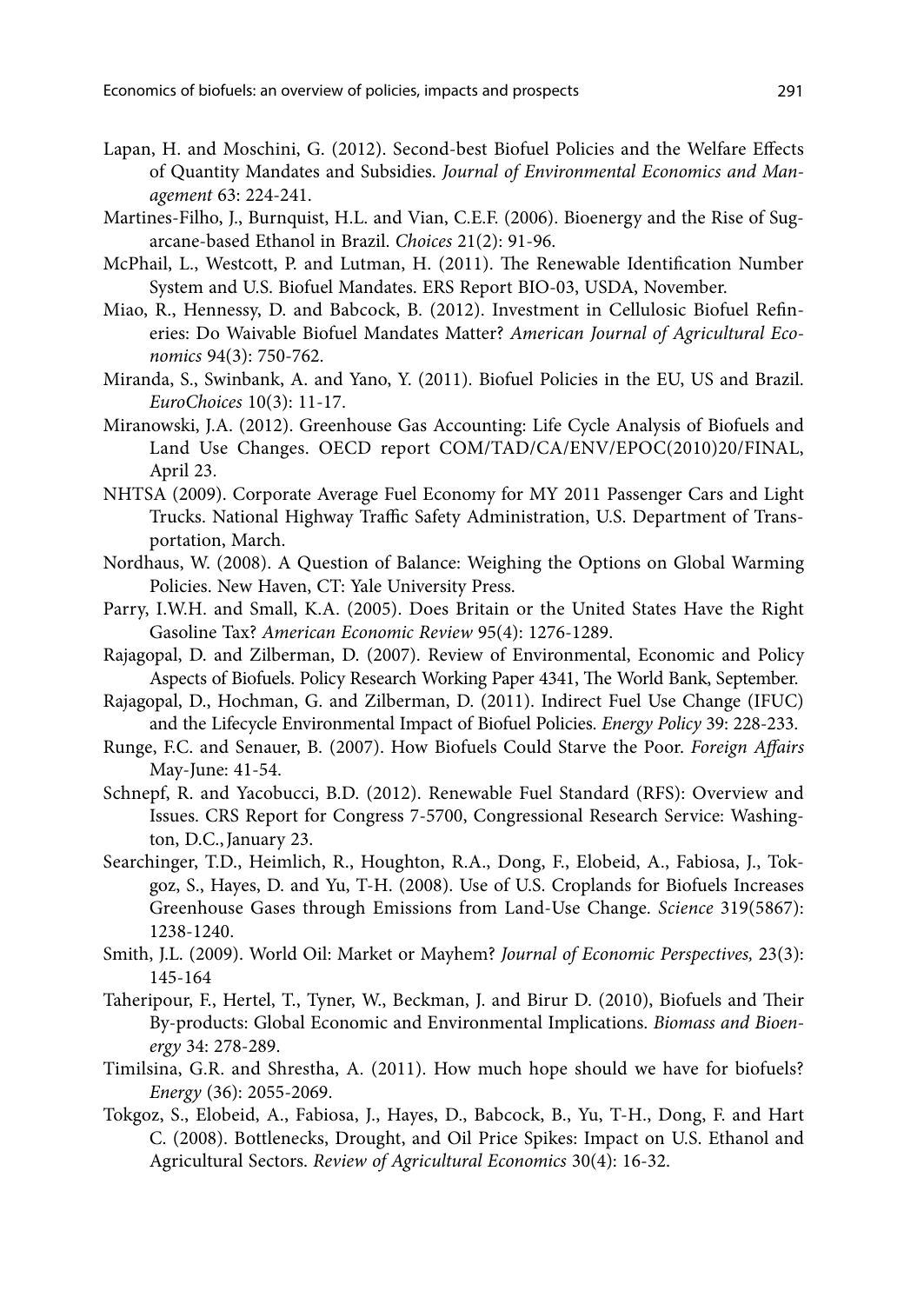- Tol, R.S.J. (2008). The Social Cost of Carbon: Trends, Outliers and Catastrophes. *Economics (The Open-Access, Open-Assessment E-Journal)* 2(25): 1-24.
- Tol, R.S.J. (2009). The Economic Effects of Climate Change. *Journal of Economic Perspectives* 23(2): 29-51.
- Tsui, K.K. (2011). More oil, less democracy: Evidence from worldwide crude oil discoveries. *The Economic Journal* 121(551): 89-115.
- Tyner W.E. (2008). The U.S. Ethanol and Biofuels Boom: Its Origins, Current Status, and Future Prospectus. *BioScience* 58: 646-653.
- USDA (2011a). EU-27 Annual Biofuels Report. USDA Foreign Agricultural Service, GAIN Report NL1013, June 24.
- USDA (2011b). Brazil Biofuels Annual 2011. USDA Foreign Agricultural Service, GAIN Report BR110013, July 27.
- Valdez, C. (2011). Brazil's Ethanol Industry: Looking Forward, ERS Report BIO-02, USDA, June.
- Wang, M., Wu, M. and Huo, H. (2007). Life-cycle Energy and Greenhouse Gas Emission Impacts of Different Corn Ethanol Plant Types. *Environmental Research Letters* 2: 1-13.
- Wright, B.D. (2011). The Economics of Grain Price variability. *Applied Economic Perspectives and Policy* 33(1): 32-58.
- Yacobucci, B. (2012). Biofuels Incetives: A Summary of Federal Programs. CRS Report for Congress R40110, Congressional Research Service: Washington, D.C.,January 11.

#### **Appendix**

In this appendix we summarize some contributions that have studied the economics of biofuel with emphasis on their market impacts. The purpose is to allow a quick comparison of the models' methodology, key questions, and conclusions. The studies covered here are not meant to provide an exhaustive list of relevant studies to date: some are omitted for space reasons, others are omitted because they are discussed elsewhere in the text. For another comparative review of some recent biofuel models, see Fonseca *et al.* (2010).

### *A1. Some GTAP studies dealing with biofuels*

#### **1. Birur, Hertel, and Tyner (***book chapter***, 2009)**

**Research questions:** Study the impacts of biofuel growth in the EU and US (driven by the oil price shock, replacement of MTBE by ethanol, and ethanol subsidy) on world food markets

**Main conclusions:** The share of US corn utilized by the biofuel sector more than double from 16% in 2006 to 38% in the projected 2010. Trade balance for petroleum products improves by about \$6 billion which is largely offset by deterioration in US agricultural trade balance. The US corn acreage rises by 10%, the EU oilseeds acreage rises by 12%.

### **2. Keeney and Hertel (***AJAE***, 2009)**

**Research questions:** Study the importance of the acreage response and bilateral trade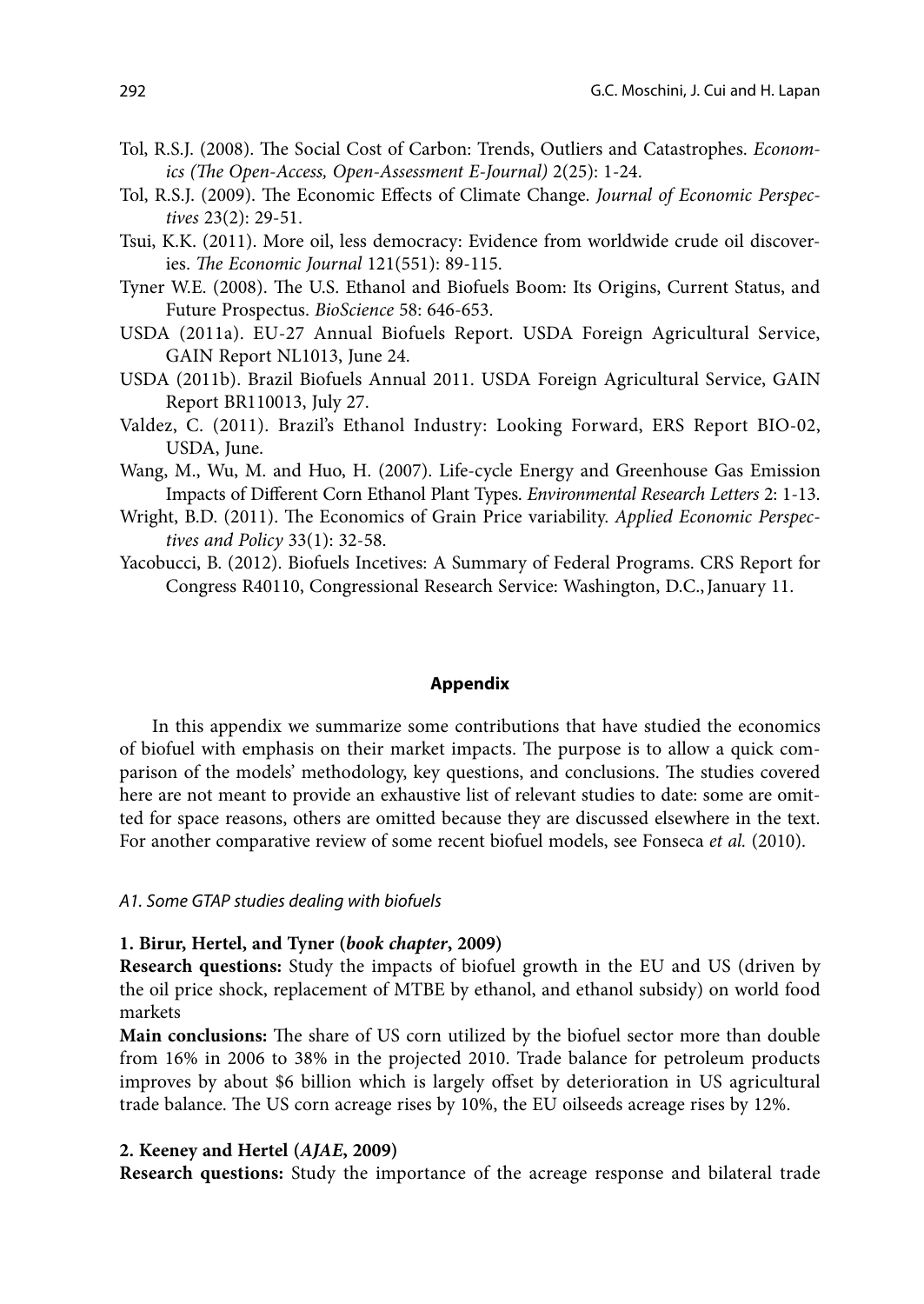specification in predicting global land use change.

**Main conclusions:** Nearly 30% of the five-year output response to a shock of marginal ethanol demand is expected to come from yield gains.

### **3. Hertel, Tyner, and Birur (***Energy Journal,* **2010)**

**Research questions:** Study the interacted impacts, on global markets, of biofuel mandates in the US and EU (15 billion gallons of ethanol by 2015 in US and 6.25% of total fuel as renewable fuel by 2015 in EU).

**Main conclusions:** US oilseed output falls by 5.6% in the presence of a US-only mandate, due to the dominance of ethanol in the US biofuel; when the EU policies are added, US oilseed production actually rises. US exports of coarse grains are reduced by nearly \$1 billion. EU exports of coarse grains, oilseeds and other food products are sharply reduced. Coarse grain acreage in the US rises by 10%, oilseed acreage in the EU increases dramatically by 40%. Cropland area in the US increases by 0.8%, and about one-third of these changes occur because of the EU mandate. The US and EU mandates jointly reduce the forest and pasture land areas of the United States by 3.1% and 4.9%, respectively. US, EU and world welfare decline.

### **4. Taheripour** *et al.* **(***Biomass and Bioenergy***, 2010)**

**Research questions:** Study the effects of incorporating biofuel byproducts into the GTAP framework by comparing the impacts of the US and EU biofuel mandate policies with and without the byproducts.

**Main conclusions:** The model with by-products shows smaller changes in the production of cereal grains and larger changes for oilseeds in the US and EU, and the reverse for Brazil. Prices change less in the presence of by-products, e.g., coarse grains in the US increase 13.0% with the presence of by-products instead of 19.8% in the absence of by-products. The model with and without byproducts predicts sharply different changes in trade flows. Incorporating byproducts alters the land use consequences of the joint US and EU mandates, e.g., coarse grain area in the US increases 7.1% when accounting for byproducts instead of 11.3% (without byproducts). With byproducts, less of forest and pasture land are converted to cropland.

### **5. Beckman** *et al.* **(***ERAE,* **2012)**

**Research questions:** Study how energy price volatility transmits to commodity prices, and how energy policy affects the volatility of agricultural commodity prices in the presence of US and EU biofuel mandates.

**Main conclusions:** The imposition of the US and EU mandates reduces the susceptibility of agricultural markets to energy volatility, but increases the supply-side impacts. US markets are more vulnerable than the EU to supply-side shocks due to their product-specific mandates.

# **6. Hertel** *et al.* **(***BioScience,* **2010)**

**Research questions:** Provide a comprehensive analysis of market-mediated changes in global land use in response to the expansion of US-grown maize for ethanol.

**Main conclusions:** The associated GHG release due to indirect land use change (iLUC) is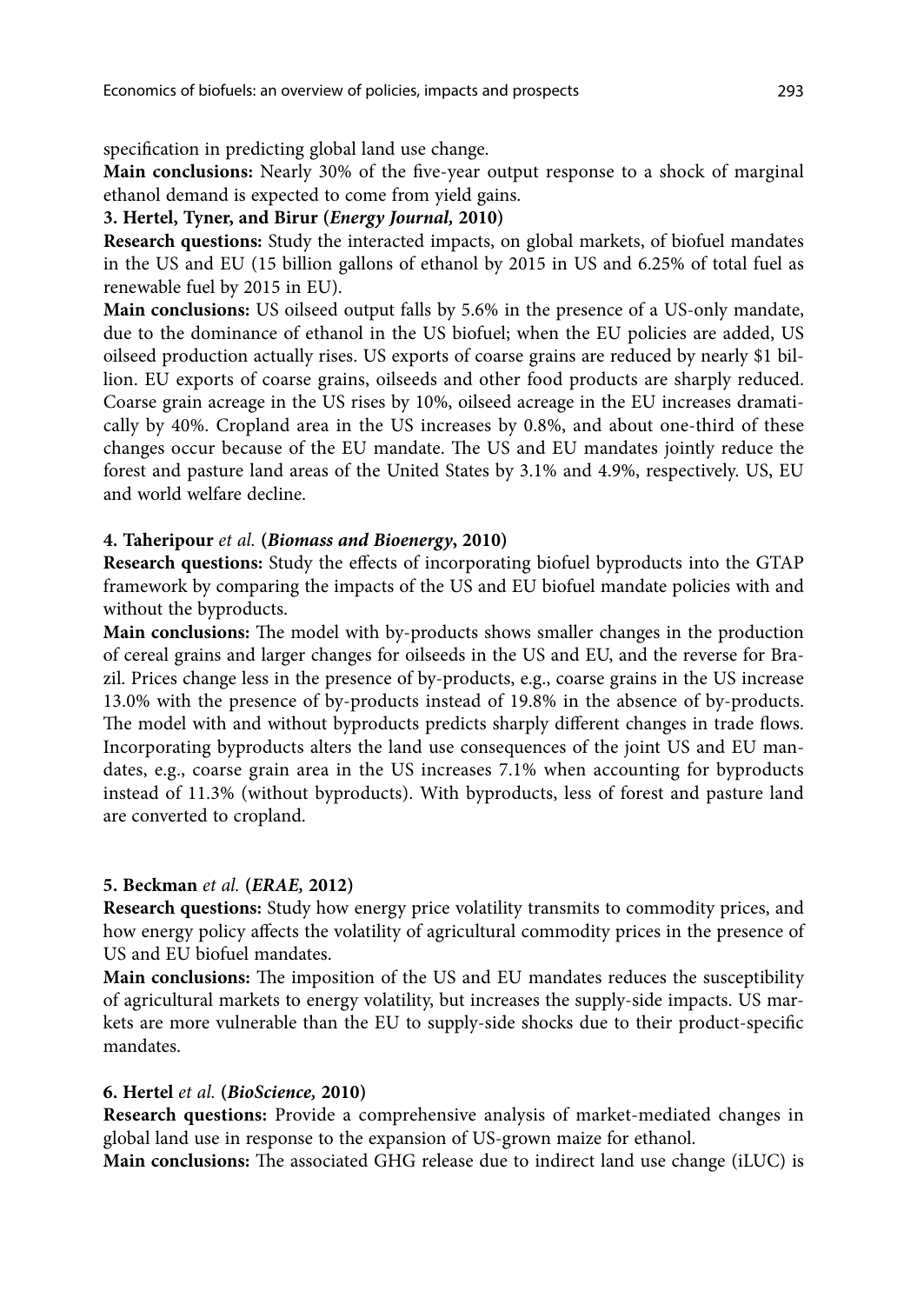800 grams of  $CO<sub>2</sub>$  per megajoule (MJ), which is roughly a quarter of the estimate of emissions reported by Searchinger *et al.* (2008).

# *A2. Some CARD/FAPRI studies dealing with biofuels*

# **7. Elobeid** *et al.* **(***AgBioForum,* **2007)**

**Research questions:** Study the long-run potential, and impacts on food markets, of corn ethanol.

**Main conclusions:** Given an exogenous crude oil price of \$60 per barrel, the estimated long-run corn price is \$4.05 (a 58% increase). The corn-based ethanol production reaches 31.5 billion gallons per year, with corn area and total corn production increasing by about 20%. Soybean price declines.

# **8. Tokgoz** *et al.* **(***Review of Agricultural Economics,* **2008)**

**Research questions:** Study the impact of drought and oil price spikes on ethanol production. **Main conclusions:** The projected long-run ethanol production increases by 55% in response to an increase in oil prices of \$10 per barrel. The increase of corn acreage is partly offset by a decline in the acreages of soybean and wheat. A US crop shortage similar to the 1988 drought raises the price of corn by 44% (because the RFS mandate prevents ethanol production from dropping substantially).

# **9. Searchinger** *et al.* **(***Science,* **2008)**

**Research questions:** Study the environmental impacts of biofuels through emissions from iLUC.

**Main conclusions:** Accounting for emissions from iLUC, corn-based ethanol, instead of producing 20% savings, nearly double GHG emissions over 30 years and emits 177 grams  $CO<sub>2</sub>$  per MJ. The portion of these emissions due to the iLUC is around 104 grams  $CO<sub>2</sub>$ per MJ.

# **10. Hayes** *et al.* **(***Journal of Agricultural and Applied Economics,* **2009)**

**Research questions:** Study the impacts, on agricultural markets, of four different scenarios: high energy price, high energy price without biofuel tax credits, low energy price without biofuel supports, and high energy price with tax credits but without E-85 bottlenecks. **Main conclusions:** The baseline scenario with the price of crude oil set exogenously at \$75 per barrel projects 32.9 billion gallons of corn-based ethanol production by 2022. The high energy price scenario (price of crude oil set at \$105 per barrel) increases ethanol production by 50% relative to the baseline. Removing the biofuel tax credits from the high crude oil price scenario leads to an ethanol production decline of 35%. In the scenario with a low crude oil price (\$75) and no biofuel supports, ethanol production drops by 72% relative to the baseline. In the last scenario, corn-based ethanol production reaches 39.8 billion gallons.

# **11. Fabiosa** *et al.* **(***Land Economics,* **2010)**

**Research questions:** Study global land-allocation effects of biofuels by contrasting two exogenous shocks on ethanol demand: i.e., a 10% increase in U.S demand, and a 5% increase in world demand.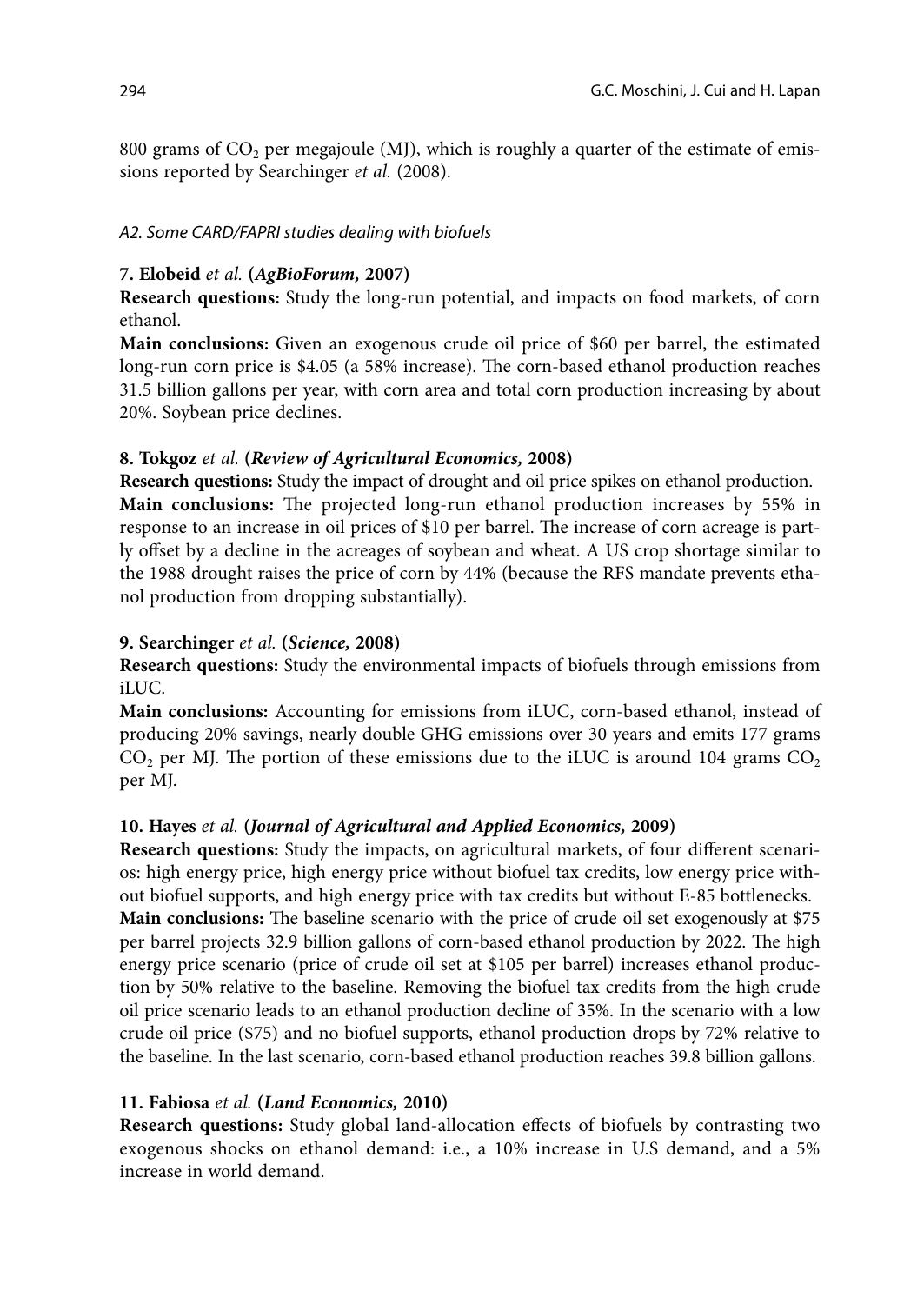**Main conclusions:** Higher US demand for ethanol only translates into a US ethanol production expansion, with little global ethanol expansion. This US expansion however has strong global effects on land allocation.

In contrast, an expansion in non-US ethanol demand mainly affects the world ethanol market and land used for sugarcane production in Brazil and, to a lesser extent, in other sugar-producing countries. The Brazilian expansion has a small impact on land uses in most other countries.

# **12. Dumortier** *et al.* **(***Applied Economic Perspectives and Policy,* **2011)**

**Research questions:** Provide a sensitivity analysis of GHG emissions from iLUC for the model used in Searchinger *et al.* (2008)

**Main conclusions:** Emissions from iLUC are around 63 grams of CO<sub>2</sub> per MJ, which are less than two-thirds of the level calculated by Searchinger *et al.* (2008).

# *A3. A few other studies dealing with biofuels*

# **13. Al-Riffai, Dimaranan, and Laborde (***IFPRI Working Paper,* **2010)**

**Approach:** CGE model.

**Research questions:** Study the impact of the EU and US first-generation biofuel policies with different trade policy scenarios, i.e., mandate policy, and mandates along with trade liberalization.

**Main conclusions:** The baseline projects that, in 2020, the US produces 1.25 million tons oil equivalent (MTOE) biodiesel and 17.8 MTOE ethanol, while the EU produces 9.10 MTOE biodiesel and 1.87 MTOE ethanol. In the 1st scenario, the EU and US mandates together will lead to a 58.1% increase in US ethanol, and 49.8% increase in EU ethanol. Biodiesel production expands by 115% in the US and by 44.3% in the EU. This leads to a reduction in oil demand and a slight decline in the world oil price (2%). With trade liberalization in place, there is a 18% increase in US ethanol production but a 55% decline in EU ethanol production. The world oil price displays a smaller decline. These two policy scenarios improve US terms of trade (0.36% and 0.21%).

# **14. Khanna, Ando, and Taheripour (***Review of Agricultural Economics,* **2008)**

**Approach:** Multi-market equilibrium model.

**Research questions:** Study the welfare impact, for the United States, of a carbon tax (\$25 per tC) and ethanol subsidy, assuming pollution externality from fuel consumption and ethanol demand as a gasoline substitute driven by the vehicle miles traveled (VMT) by consumers.

**Main conclusions:** The fuel tax of \$0.387 per gallon and the then-current ethanol subsidy of \$0.51 per gallon reduce carbon emissions by 5% relative to the no-tax, *laissez faire* situation. The second best policy of a \$0.085 per mile tax with a \$1.70 per gallon ethanol subsidy could reduce gasoline consumption by 16.8%, thereby reducing carbon emissions by 16.5% (71.7 million tC).

# **15. Chen** *et al.* **(***NBER Working Paper,* **2011)**

**Approach:** Multi-market equilibrium model with endogenous land allocation. **Research questions:** Study the welfare implications of four policy scenarios, for the Unit